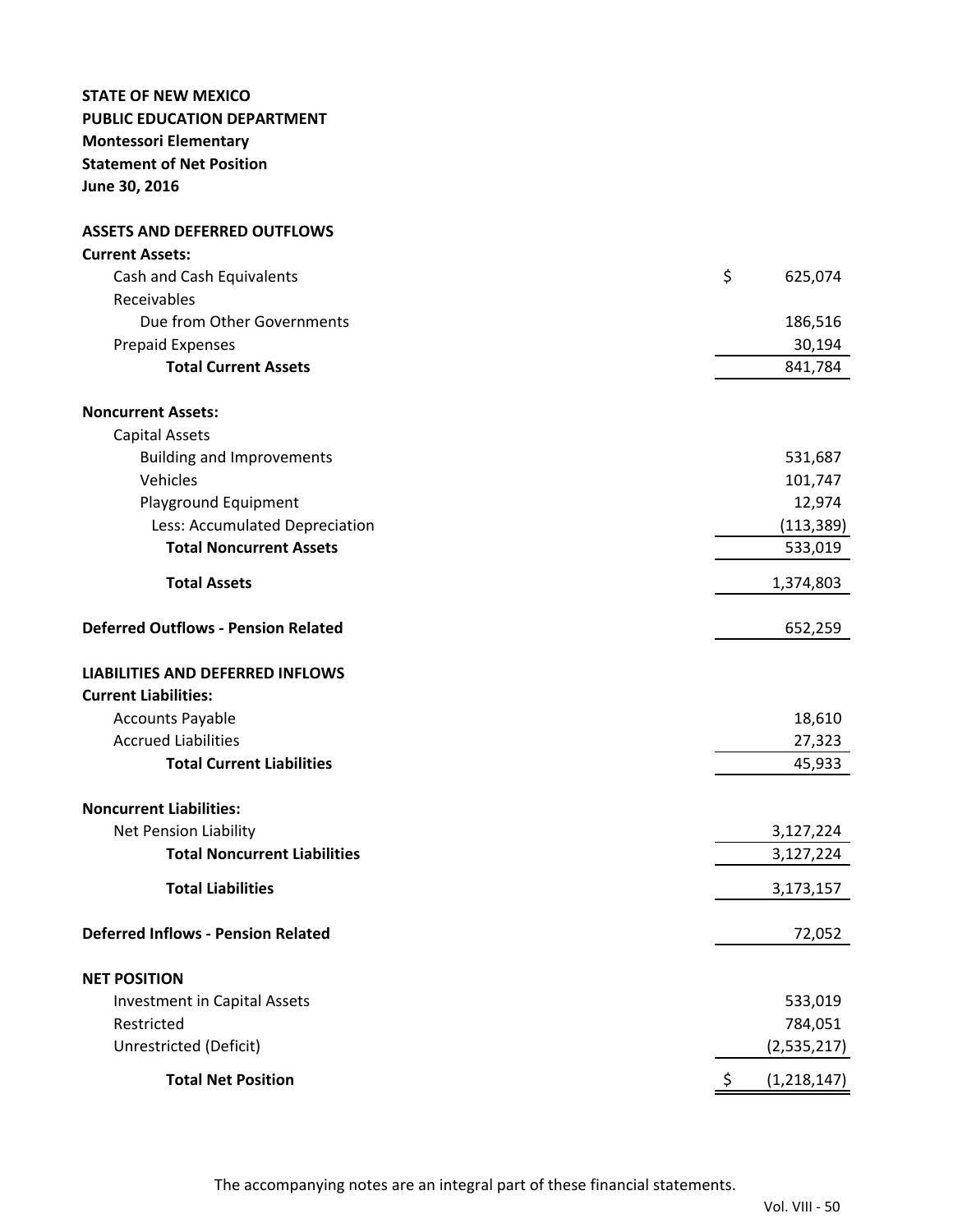# **STATE OF NEW MEXICO PUBLIC EDUCATION DEPARTMENT Montessori Elementary Statement of Activities For The Year Ended June 30, 2016**

| <b>Functions/Programs</b>              |    | <b>Expenses</b> | <b>Charges for</b><br><b>Service</b> | <b>Operating</b><br><b>Grants and</b><br><b>Contributions</b> | Capital<br><b>Grants and</b><br><b>Contributions</b> | <b>Net (Expenses)</b><br><b>Revenues and</b><br><b>Changes in Net</b><br><b>Position</b> |
|----------------------------------------|----|-----------------|--------------------------------------|---------------------------------------------------------------|------------------------------------------------------|------------------------------------------------------------------------------------------|
| Governmental activities:               |    |                 |                                      |                                                               |                                                      |                                                                                          |
| Instruction                            | \$ | 1,928,460       | 250,000                              | 144,684                                                       |                                                      | (1,533,776)                                                                              |
| <b>Support Services:</b>               |    |                 |                                      |                                                               |                                                      |                                                                                          |
| <b>Students</b>                        |    | 200,941         |                                      |                                                               |                                                      | (200, 941)                                                                               |
| <b>General Administration</b>          |    | 32,536          |                                      |                                                               |                                                      | (32, 536)                                                                                |
| <b>School Administration</b>           |    | 111,758         |                                      |                                                               |                                                      | (111, 758)                                                                               |
| <b>Central Services</b>                |    | 104,760         |                                      |                                                               |                                                      | (104, 760)                                                                               |
| Operation & Maintenance of Plant       |    | 472,431         |                                      |                                                               |                                                      | (472, 431)                                                                               |
| Facilities Materials, Supplies & Other |    |                 |                                      |                                                               |                                                      |                                                                                          |
| Services                               |    | 396,312         |                                      |                                                               | 447,546                                              | 51,234                                                                                   |
| <b>Total Governmental Activities</b>   |    | 3,247,198       | 250,000                              | 144,684                                                       | 447,546                                              | (2,404,968)                                                                              |
|                                        |    |                 | <b>General Revenues:</b>             |                                                               |                                                      |                                                                                          |
|                                        |    |                 | <b>Property Taxes</b>                |                                                               |                                                      | \$<br>344,193                                                                            |
|                                        |    |                 |                                      | <b>State Equalization Guarantee</b>                           |                                                      | 2,340,404                                                                                |
|                                        |    |                 |                                      | <b>Total General Revenues</b>                                 |                                                      | 2,684,597                                                                                |
|                                        |    |                 | <b>Change in Net Position</b>        |                                                               |                                                      | 279,629                                                                                  |
|                                        |    |                 |                                      | Net Position (Deficit), Beginning of Year                     |                                                      | (1, 497, 776)                                                                            |
|                                        |    |                 |                                      | Net position (Deficit), Ending                                |                                                      | \$<br>(1, 218, 147)                                                                      |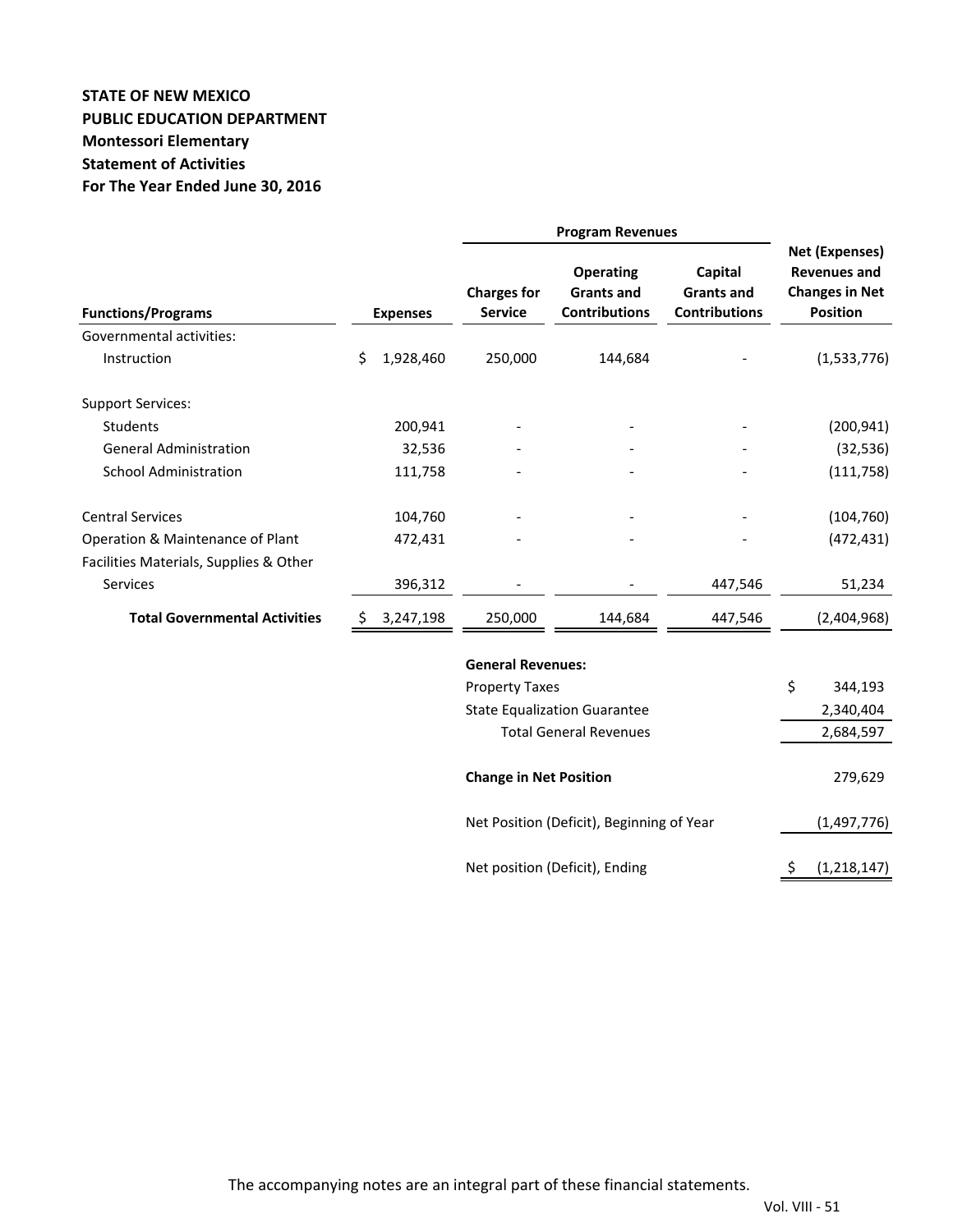### **STATE OF NEW MEXICO PUBLIC EDUCATION DEPARTMENT Montessori Elementary Balance Sheets ‐ Governmental Funds June 30, 2016**

|                                            | Operational<br>11000 | <b>Instructional</b><br><b>Materials</b><br>14000 | Title I<br><b>IASA</b><br>24101 | <b>IDEA-B</b><br><b>Entitlement</b><br>24106 |  |
|--------------------------------------------|----------------------|---------------------------------------------------|---------------------------------|----------------------------------------------|--|
| <b>ASSETS</b>                              |                      |                                                   |                                 |                                              |  |
| Cash and Cash Equivalents                  | \$                   | 69,048                                            |                                 |                                              |  |
| <b>Accounts Receivable</b>                 |                      |                                                   |                                 |                                              |  |
| Due from Government                        |                      |                                                   |                                 |                                              |  |
| Due from Other Funds                       | 68,228               |                                                   |                                 |                                              |  |
| <b>Prepaid Expenses</b>                    | 30,194               |                                                   |                                 |                                              |  |
| <b>Total Assets</b>                        | \$<br>98,422         | 69,048                                            |                                 |                                              |  |
| <b>LIABILITIES AND FUND BALANCES</b>       |                      |                                                   |                                 |                                              |  |
| Liabilities:                               |                      |                                                   |                                 |                                              |  |
| <b>Accounts Payable</b>                    | \$<br>18,610         |                                                   |                                 |                                              |  |
| <b>Accrued Expenditures</b>                | 27,323               |                                                   |                                 |                                              |  |
| Due to Other Funds                         |                      |                                                   |                                 |                                              |  |
| <b>Total Liabilities</b>                   | 45,933               |                                                   |                                 |                                              |  |
| <b>Fund Balances (Deficit)</b>             |                      |                                                   |                                 |                                              |  |
| Fund Balance:                              |                      |                                                   |                                 |                                              |  |
| Nonspendible:                              |                      |                                                   |                                 |                                              |  |
| <b>Prepaid Expenditures</b>                | 30,194               |                                                   |                                 |                                              |  |
| Restricted for:                            |                      |                                                   |                                 |                                              |  |
| Instruction                                |                      | 69,048                                            |                                 |                                              |  |
| Capital Improvements                       |                      |                                                   |                                 |                                              |  |
| Assigned to:                               |                      |                                                   |                                 |                                              |  |
| <b>Subsequent Years Expenditures</b>       |                      |                                                   |                                 |                                              |  |
| and Other Programs                         | 22,295               |                                                   |                                 |                                              |  |
| Unassigned (Deficit)                       |                      |                                                   |                                 |                                              |  |
| <b>Total Fund Balance (Deficit)</b>        | 52,489               | 69,048                                            |                                 |                                              |  |
| <b>Total Liabilities and Fund Balances</b> | 98,422               | 69,048                                            |                                 |                                              |  |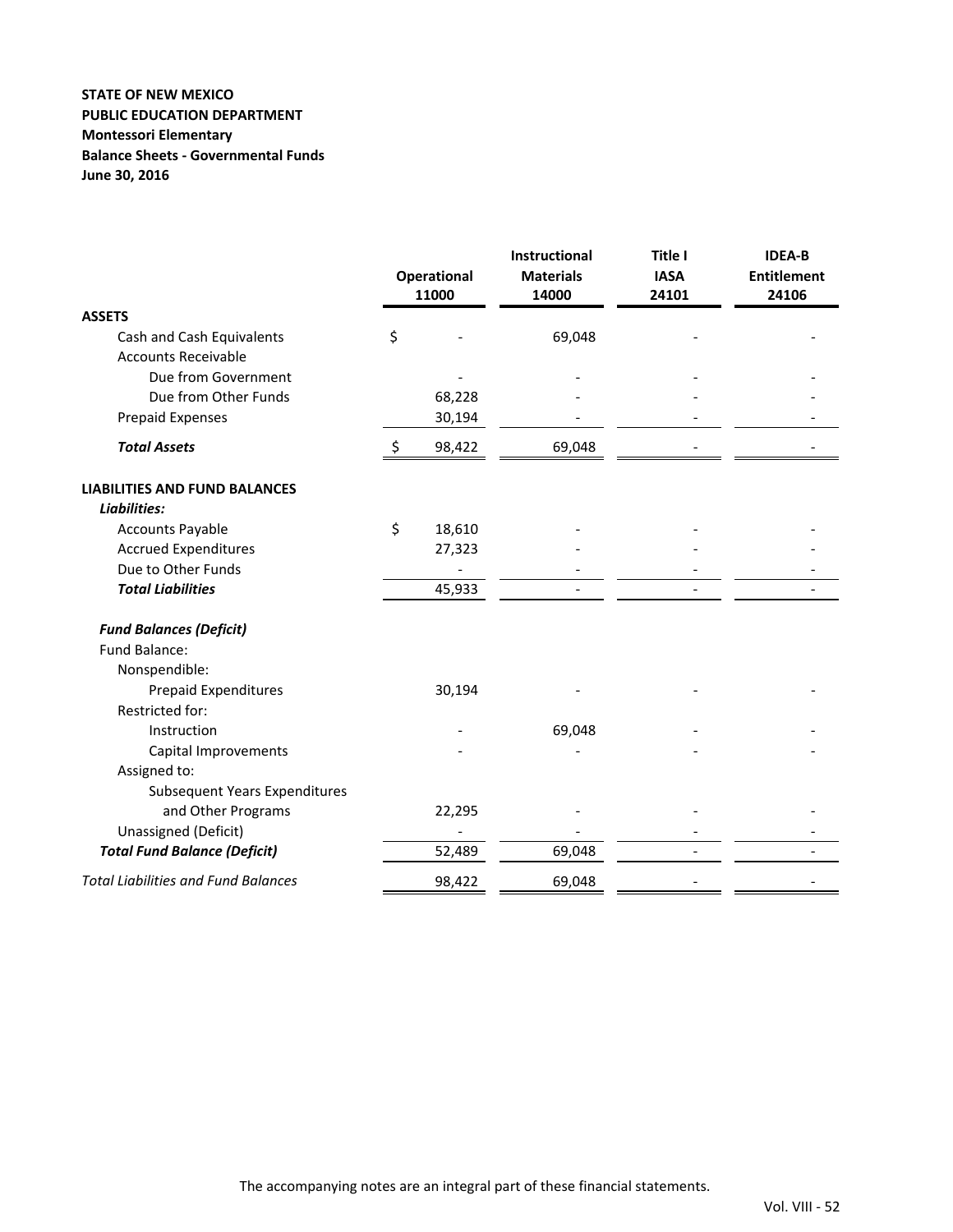| <b>Teacher</b><br><b>Principal</b><br><b>Training</b><br>24154 | <b>Public School</b><br><b>Capital Outlay</b><br>31200 | <b>Special Capital</b><br><b>Outlay State</b><br>31400 | HB-33 Capital<br><b>Improvements</b><br>31600 | <b>SB-9 Capital</b><br><b>Improvements</b><br>31700 | <b>Total</b>                 |
|----------------------------------------------------------------|--------------------------------------------------------|--------------------------------------------------------|-----------------------------------------------|-----------------------------------------------------|------------------------------|
|                                                                |                                                        |                                                        | 390,086                                       | 165,940                                             | 625,074                      |
|                                                                | 71,876                                                 | 114,640                                                | 128,783                                       |                                                     | 186,516<br>197,011<br>30,194 |
|                                                                | 71,876                                                 | 114,640                                                | 518,869                                       | 165,940                                             | 1,038,795                    |
|                                                                |                                                        |                                                        |                                               |                                                     |                              |
|                                                                |                                                        |                                                        |                                               |                                                     | 18,610                       |
|                                                                |                                                        |                                                        |                                               |                                                     | 27,323                       |
|                                                                | 71,876                                                 | 125,135                                                |                                               |                                                     | 197,011                      |
|                                                                | 71,876                                                 | 125,135                                                |                                               |                                                     | 242,944                      |
|                                                                |                                                        |                                                        |                                               |                                                     |                              |
|                                                                |                                                        |                                                        |                                               |                                                     | 30,194                       |
|                                                                |                                                        |                                                        |                                               |                                                     | 69,048                       |
|                                                                |                                                        |                                                        | 518,869                                       | 165,940                                             | 684,809                      |
|                                                                |                                                        |                                                        |                                               |                                                     |                              |
|                                                                |                                                        |                                                        |                                               |                                                     | 22,295                       |
|                                                                |                                                        | (10, 495)                                              |                                               |                                                     | (10, 495)                    |
|                                                                |                                                        | (10, 495)                                              | 518,869                                       | 165,940                                             | 795,851                      |
|                                                                | 71,876                                                 | 114,640                                                | 518,869                                       | 165,940                                             | 1,038,795                    |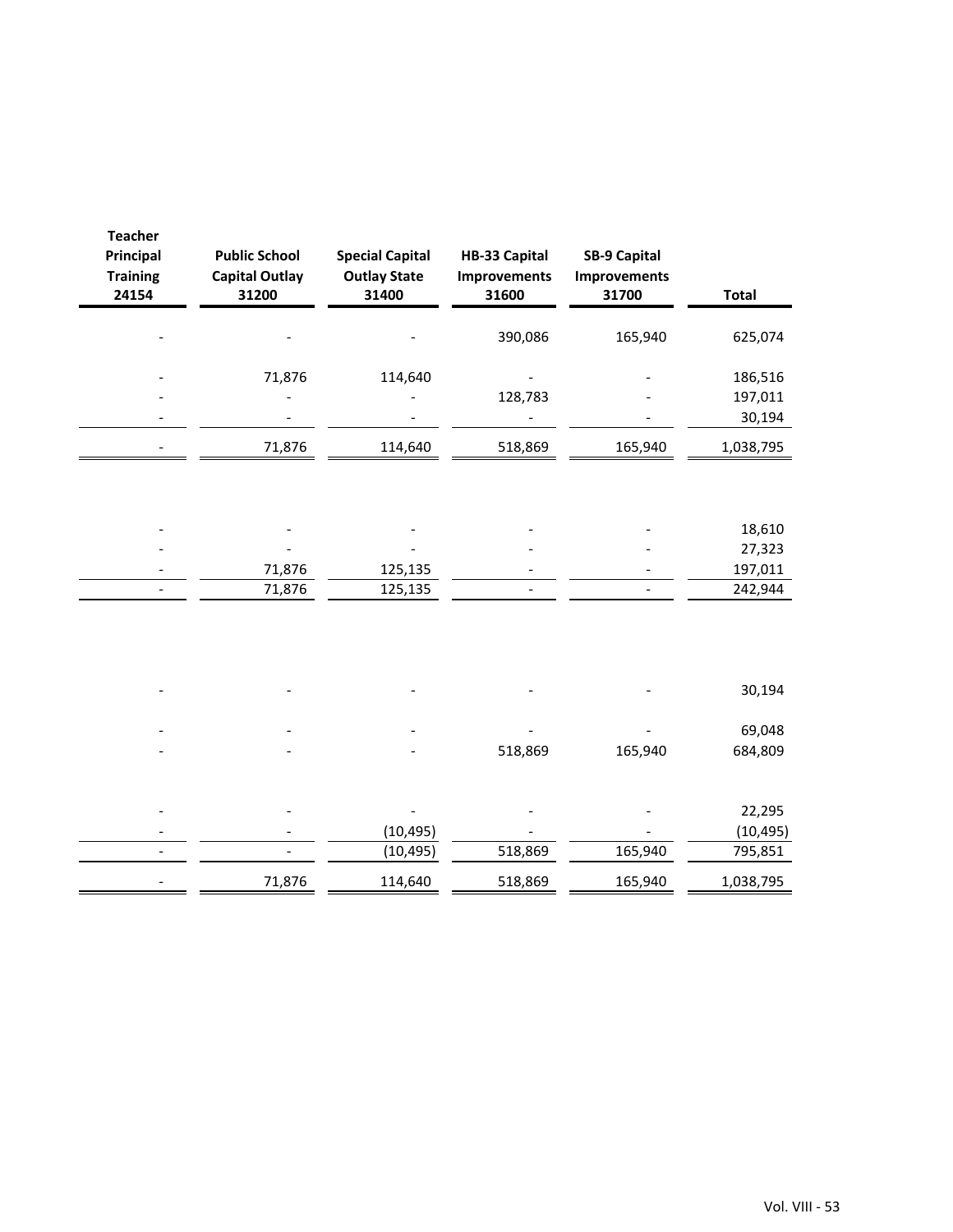# **STATE OF NEW MEXICO PUBLIC EDUCATION DEPARTMENT Montessori Elementary Reconciliation of the Balance Sheets of Governmental Funds to the Statement of Net Position June 30, 2016**

| <b>Fund Balance - Total Governmental Funds</b>                                                                                                   |                       | \$<br>795,851  |
|--------------------------------------------------------------------------------------------------------------------------------------------------|-----------------------|----------------|
| Amounts reported for governmental activities in the Statement of<br>Net Position are different because:                                          |                       |                |
| Capital assets used in governmental activities are not financial<br>resources and, therefore, are not reported in the funds.                     |                       |                |
| <b>Capital Assets</b><br><b>Accumulated Depreciation</b>                                                                                         | 646,408<br>(113, 389) | 533,019        |
| Defined benefit pension plan deferred outflows are not financial<br>resources and, therefore, are not reported in the funds                      |                       | 652,259        |
| The net pension liability is not due and payable in the current<br>period and, therefore, is not reported in the funds.                          |                       | (3, 127, 224)  |
| Defined benefit pension plan deferred inflows are not due and<br>payable in the current period and, therefore, are not reported<br>in the funds. |                       | (72,052)       |
| <b>Net Position (Deficit) - Total Governmental Activities</b>                                                                                    |                       | \$ (1,218,147) |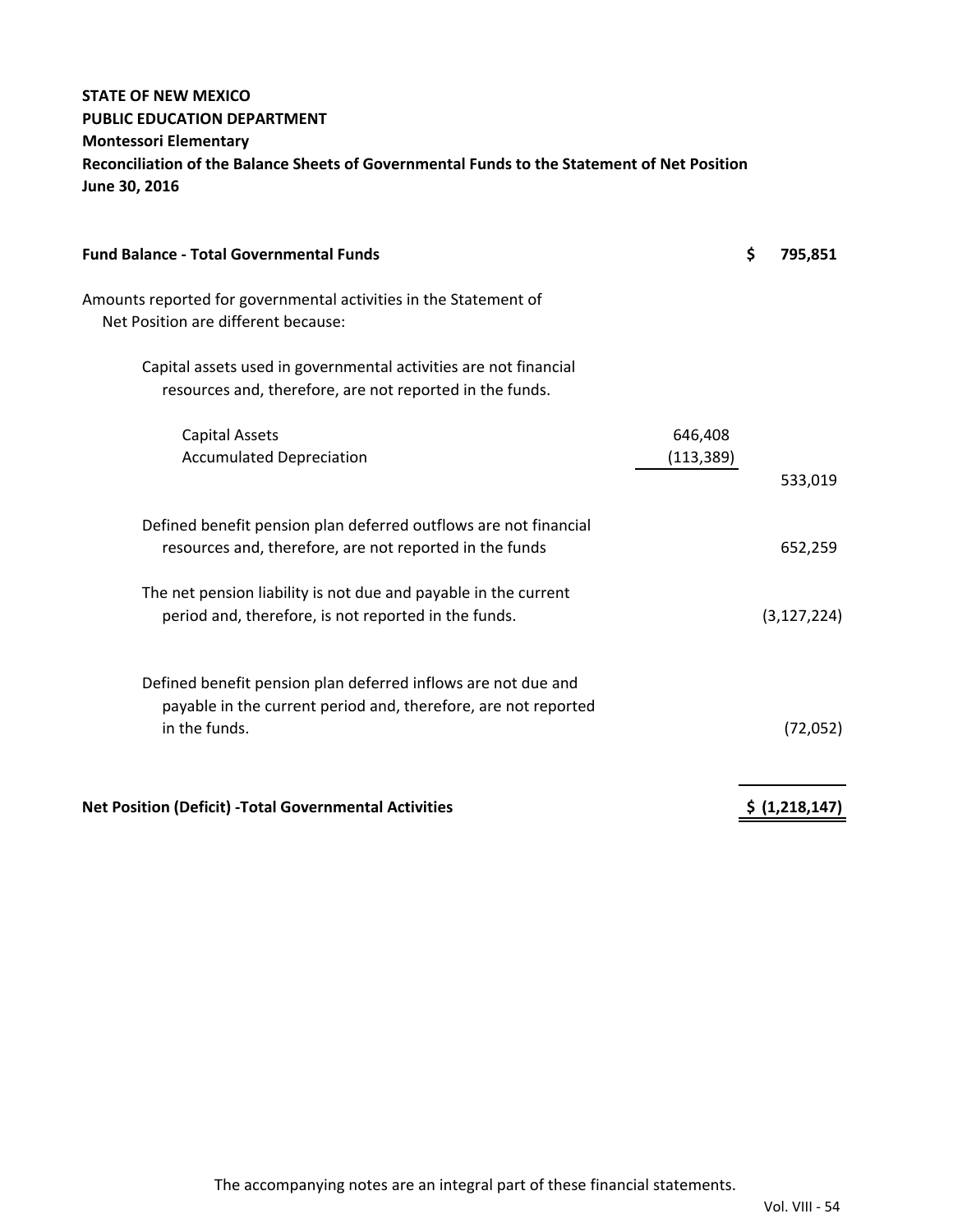## **STATE OF NEW MEXICO PUBLIC EDUCATION DEPARTMENT Montessori Elementary Statement of Revenues, Expenditures, and Changes In Fund Balances (Deficit) Governmental Funds For The Year Ended June 30, 2016**

|                                                   | <b>Operational</b><br>11000 | Instructional<br><b>Materials</b><br>14000 | Title I<br><b>IASA</b><br>24101 | <b>IDEA-B</b><br><b>Entitlement</b><br>24106 |
|---------------------------------------------------|-----------------------------|--------------------------------------------|---------------------------------|----------------------------------------------|
| <b>REVENUES</b>                                   |                             |                                            |                                 |                                              |
| <b>Property Taxes</b>                             | \$                          |                                            |                                 |                                              |
| <b>State Grant</b>                                | 2,340,404                   | 29,237                                     |                                 |                                              |
| <b>Federal Grant</b>                              |                             |                                            | 43,841                          | 62,749                                       |
| <b>Charges for Services</b>                       | 250,000                     |                                            |                                 |                                              |
| <b>Total Revenues</b>                             | 2,590,404                   | 29,237                                     | 43,841                          | 62,749                                       |
| <b>EXPENDITURES</b>                               |                             |                                            |                                 |                                              |
| Current:                                          |                             |                                            |                                 |                                              |
| Instruction                                       | 1,671,444                   | 10,828                                     | 43,841                          | 37,178                                       |
| <b>Support Services:</b>                          |                             |                                            |                                 |                                              |
| Students                                          | 170,507                     |                                            |                                 | 25,571                                       |
| <b>General Administration</b>                     | 32,536                      |                                            |                                 |                                              |
| <b>School Administration</b>                      | 100,361                     |                                            |                                 |                                              |
| <b>Central Services</b>                           | 96,472                      |                                            |                                 |                                              |
| Operation & Maintenance of Plant                  | 465,304                     |                                            |                                 |                                              |
| Capital Outlay                                    |                             |                                            |                                 |                                              |
| <b>Total Expenditures</b>                         | 2,536,624                   | 10,828                                     | 43,841                          | 62,749                                       |
| <b>Net Changes in Fund Balances</b>               | 53,780                      | 18,409                                     |                                 |                                              |
| <b>Fund Balances(Deficit) - Beginning of Year</b> | (1, 291)                    | 50,639                                     |                                 |                                              |
| <b>Fund Balances (Deficit) - End of Year</b>      | \$<br>52,489                | 69,048                                     |                                 |                                              |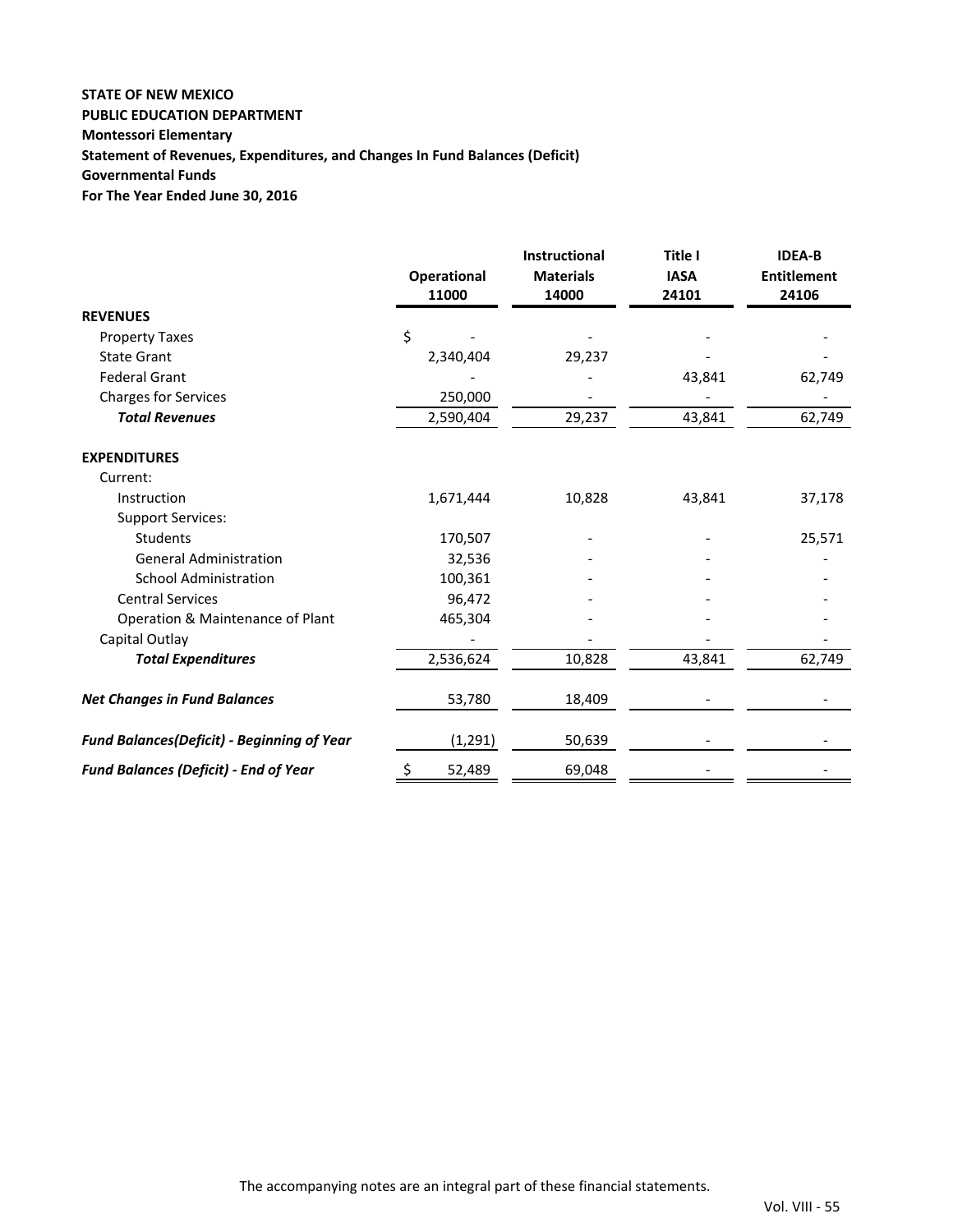| <b>Teacher</b><br>Principal<br><b>Training</b><br>24154 | <b>Public School</b><br><b>Capital Outlay</b><br>31200 | <b>Special Capital</b><br><b>Outlay State</b><br>31400 | <b>HB-33 Capital</b><br>Improvements<br>31600 | <b>SB-9 Capital</b><br><b>Improvements</b><br>31700 | <b>Total</b> |
|---------------------------------------------------------|--------------------------------------------------------|--------------------------------------------------------|-----------------------------------------------|-----------------------------------------------------|--------------|
|                                                         |                                                        |                                                        |                                               |                                                     |              |
|                                                         |                                                        |                                                        | 229,540                                       | 114,653                                             | 344,193      |
|                                                         | 287,506                                                | 160,040                                                |                                               |                                                     | 2,817,187    |
| 8,857                                                   |                                                        |                                                        |                                               |                                                     | 115,447      |
|                                                         |                                                        |                                                        |                                               |                                                     | 250,000      |
| 8,857                                                   | 287,506                                                | 160,040                                                | 229,540                                       | 114,653                                             | 3,526,827    |
|                                                         |                                                        |                                                        |                                               |                                                     |              |
|                                                         |                                                        |                                                        |                                               |                                                     |              |
| 8,857                                                   |                                                        |                                                        |                                               |                                                     | 1,772,148    |
|                                                         |                                                        |                                                        |                                               |                                                     |              |
|                                                         |                                                        |                                                        |                                               |                                                     | 196,078      |
|                                                         |                                                        |                                                        |                                               |                                                     | 32,536       |
|                                                         |                                                        |                                                        |                                               |                                                     | 100,361      |
|                                                         |                                                        |                                                        |                                               |                                                     | 96,472       |
|                                                         |                                                        |                                                        |                                               |                                                     | 465,304      |
|                                                         | 287,506                                                | 170,535                                                | 26,227                                        | 23,411                                              | 507,679      |
| 8,857                                                   | 287,506                                                | 170,535                                                | 26,227                                        | 23,411                                              | 3,170,578    |
|                                                         |                                                        |                                                        |                                               |                                                     |              |
|                                                         |                                                        | (10, 495)                                              | 203,313                                       | 91,242                                              | 356,249      |
|                                                         |                                                        |                                                        | 315,556                                       | 74,698                                              | 439,602      |
|                                                         |                                                        | (10, 495)                                              | 518,869                                       | 165,940                                             | 795,851      |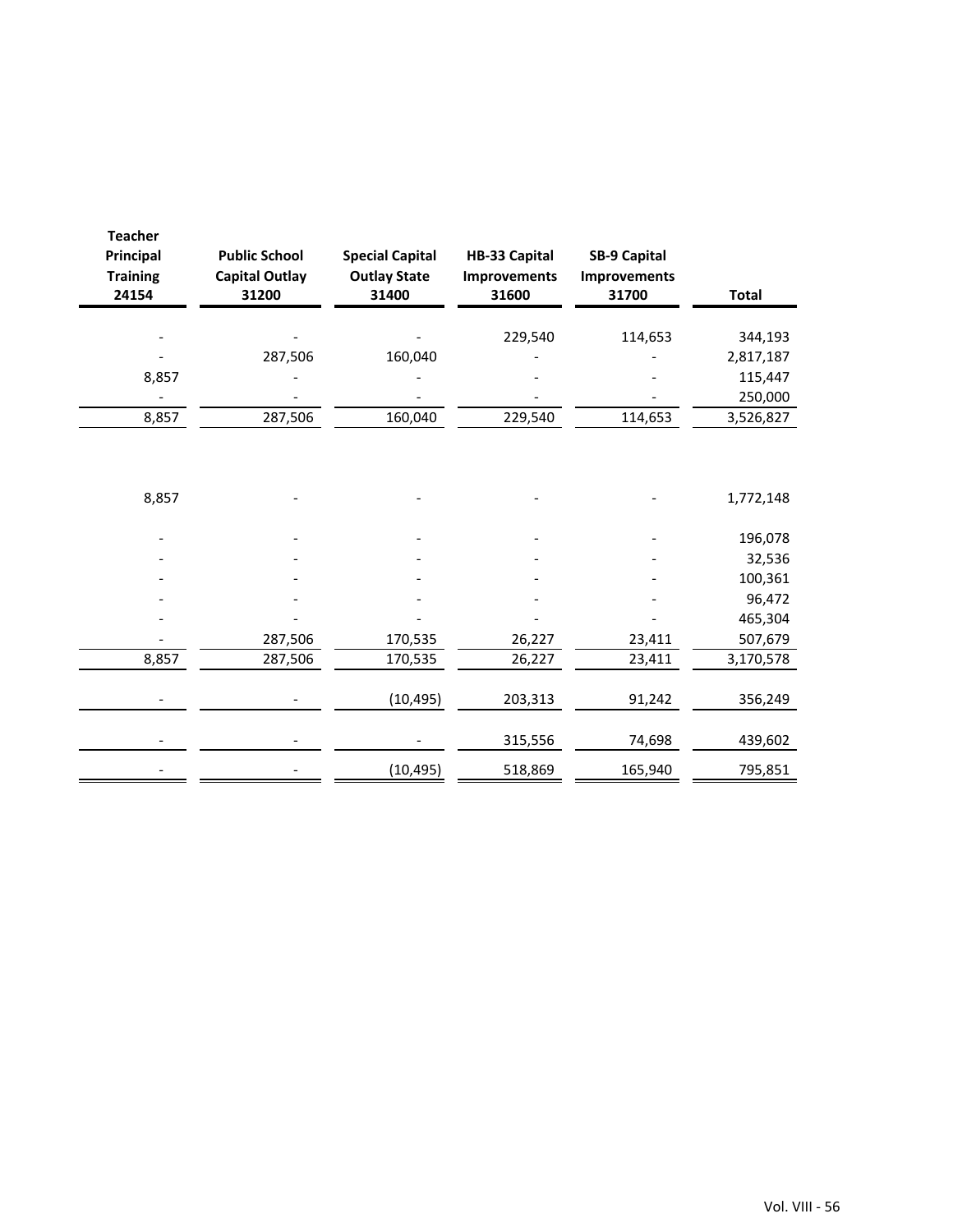| <b>STATE OF NEW MEXICO</b>                                                                                                                       |           |               |
|--------------------------------------------------------------------------------------------------------------------------------------------------|-----------|---------------|
| <b>PUBLIC EDUCATION DEPARTMENT</b><br><b>Montessori Elementary</b>                                                                               |           |               |
| Reconciliation of the Statement of Revenues, Expenditures, and Changes                                                                           |           |               |
| in Fund Balances of Governmental Funds to the Statement of Activities                                                                            |           |               |
| For the Year Ended June 30, 2016                                                                                                                 |           |               |
| Net Change in Fund Balance - Total Governmental Funds                                                                                            |           | \$<br>356,249 |
| Amounts reported for governmental activities in the Statement of                                                                                 |           |               |
| Activities are different because:                                                                                                                |           |               |
| Capital outlays to purchase or build capital assets are reported in                                                                              |           |               |
| governmental funds as expenditures. However, for governmental activities                                                                         |           |               |
| those costs are shown in the Statement of Net Position and allocated over<br>their estimated useful lives as annual depreciation expenses in the |           |               |
| Statement of Activities. This is the amount by which capital outlay exceeds                                                                      |           |               |
| depreciation for the period                                                                                                                      |           |               |
| Capital Outlays                                                                                                                                  | 126,362   |               |
| <b>Depreciation Expense</b>                                                                                                                      | (20, 699) |               |
|                                                                                                                                                  |           | 105,663       |
| Changes in deferred outflows of resources-pension related, deferred                                                                              |           |               |
| inflows of resources-pension related, and the net pension liability                                                                              |           | (182, 283)    |
| <b>Change in Net Position-Total Governmental Activities</b>                                                                                      |           | \$<br>279,629 |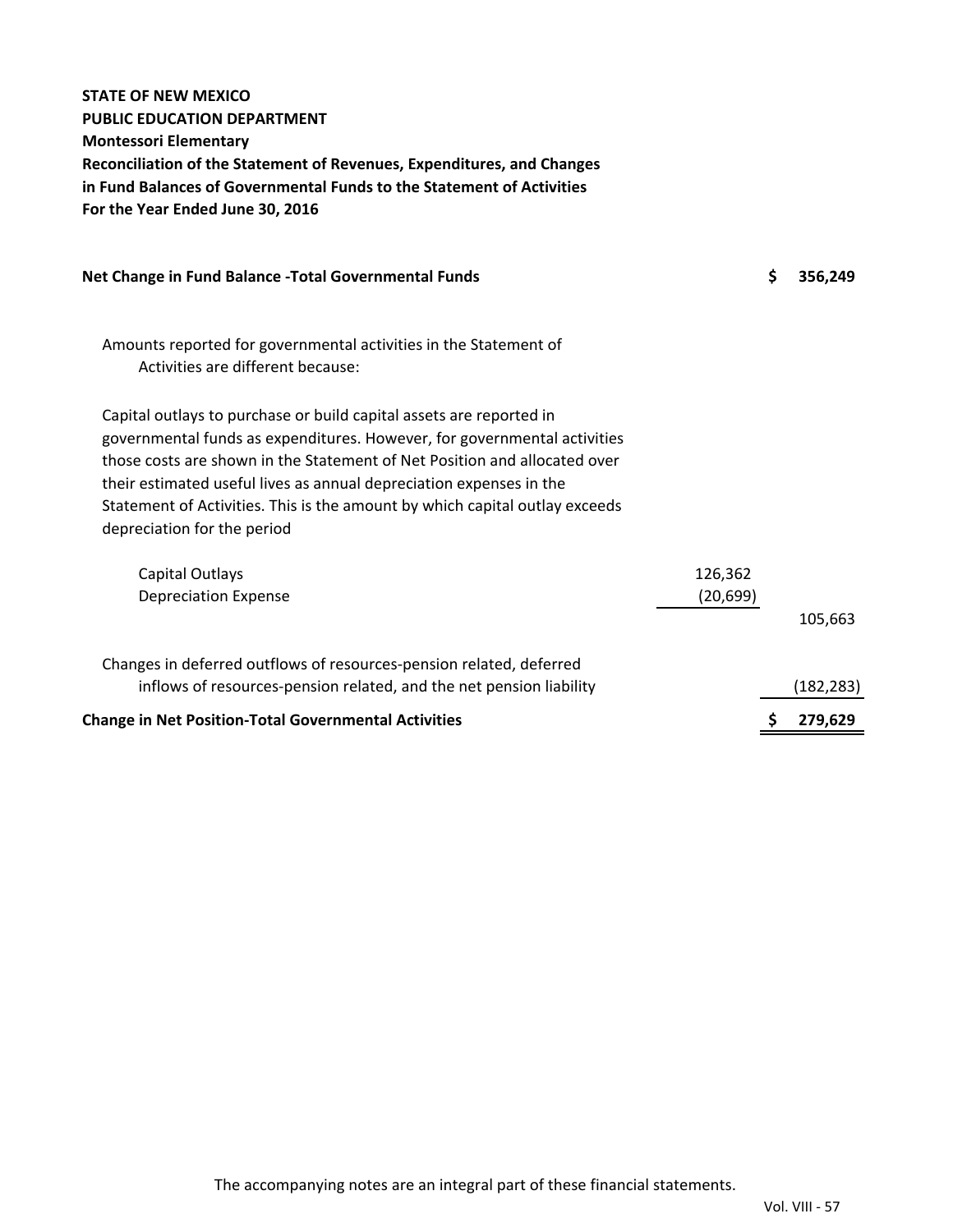# **STATE OF NEW MEXICO PUBLIC EDUCATION DEPARTMENT Montessori Elementary Statement of Fiduciary Assets and Liabilities‐ Agency Funds June 30, 2016**

|                          | Agency<br><b>Funds</b> |        |
|--------------------------|------------------------|--------|
| <b>ASSETS</b>            |                        |        |
| Cash in Bank             | Ś                      | 30,206 |
| <b>Total Assets</b>      |                        | 30,206 |
|                          |                        |        |
| <b>LIABILITIES</b>       |                        |        |
| Deposits Held for Others | \$                     | 30,206 |
| <b>Total Liabilities</b> |                        | 30,206 |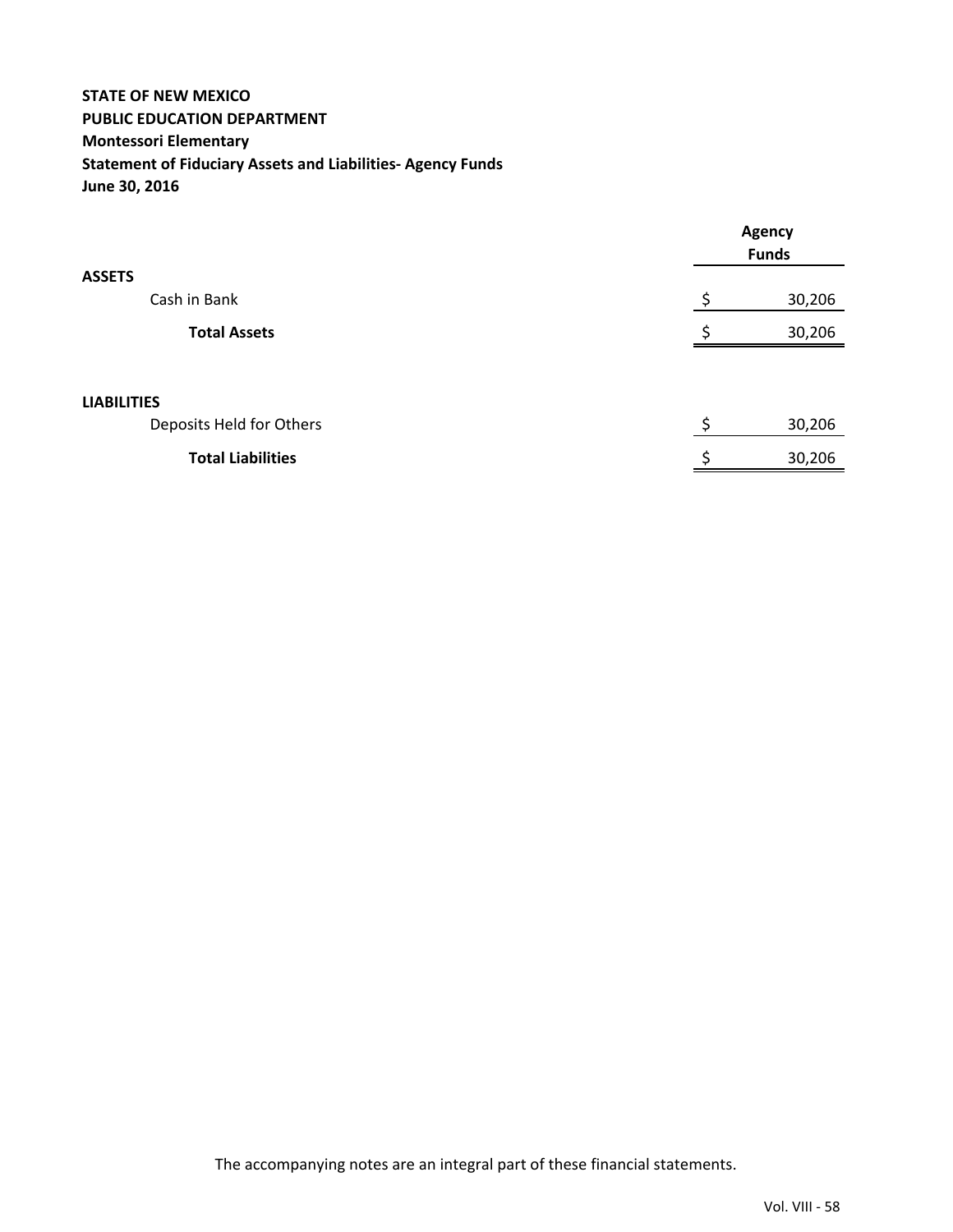# **STATE OF NEW MEXICO PUBLIC EDUCATION DEPARTMENT Montessori Elementary Schedule of Changes in Assets and Liabilities ‐ Agency Funds For The Year Ended June 30, 2016**

|                          |    | <b>Balance</b>      |                  |                   | <b>Balance</b> |
|--------------------------|----|---------------------|------------------|-------------------|----------------|
|                          |    | <b>July 1, 2015</b> | <b>Additions</b> | <b>Deductions</b> | June 30, 2016  |
| <b>ASSETS</b>            |    |                     |                  |                   |                |
| Cash in Bank             | \$ | 3,239               | 218,321          | 191,354           | 30,206         |
| <b>Total Assets</b>      | Ś  | 3,239               | 218,321          | 191,354           | 30,206         |
|                          |    |                     |                  |                   |                |
| <b>LIABILITIES</b>       |    |                     |                  |                   |                |
| Deposits Held for Others | \$ | 3,239               | 218,321          | 191,354           | 30,206         |
| <b>Total Liabilities</b> | \$ | 3,239               | 218,321          | 191,354           | 30,206         |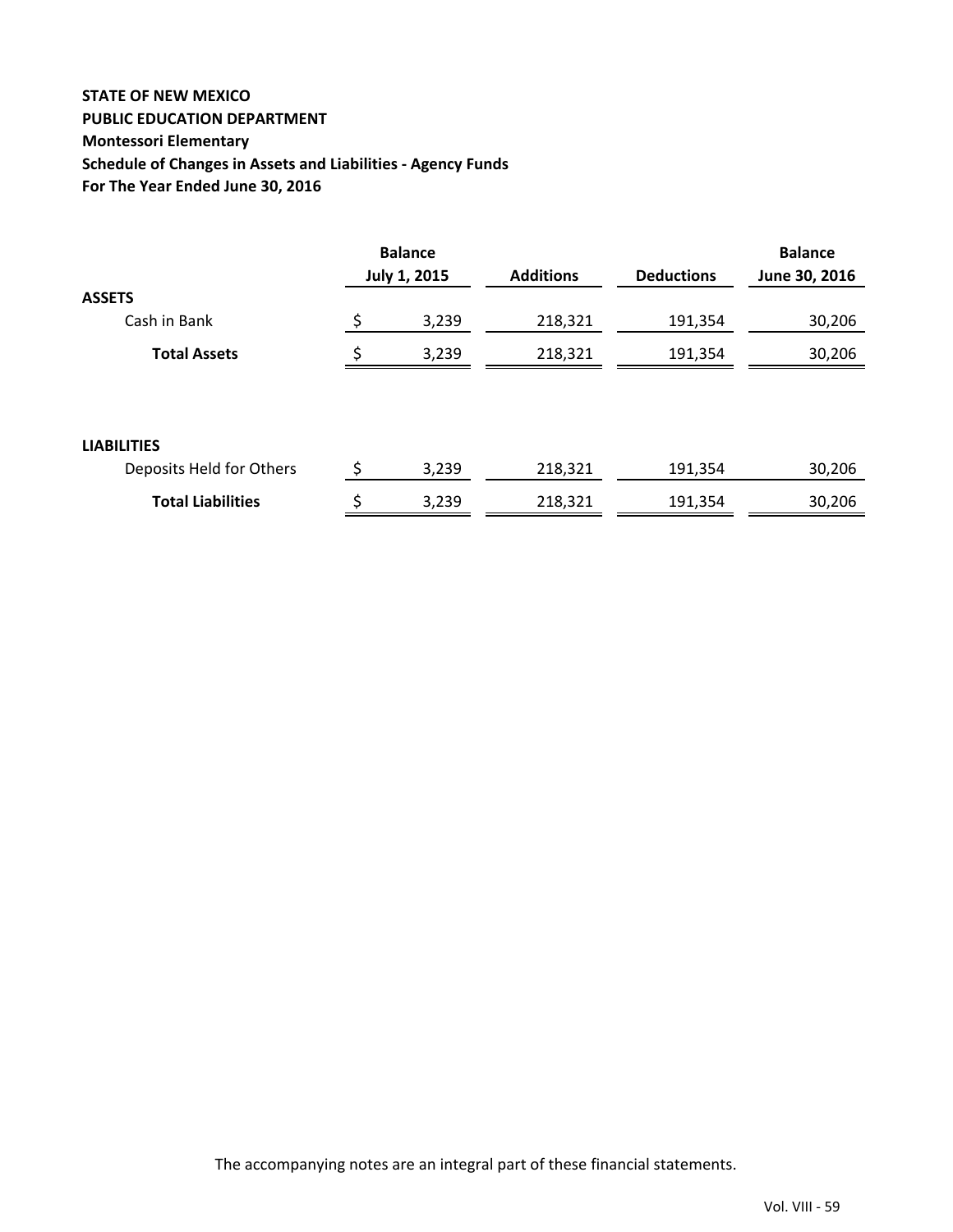**STATE OF NEW MEXICO PUBLIC EDUCATION DEPARTMENT Montessori Elementary Notes to the Financial Statements June 30, 2016**

## **NOTE 1. SUMMARY OF SIGNIFICANT ACCOUNTING POLICIES**

*Capital Assets.* Equipment, software and computer equipment purchased or acquired are carried at historical cost or estimated historical cost. Contributed assets are recorded at the fair market values as of the date received. Additions, improvements and other capital outlays that significantly extend the useful life of an asset are capitalized. Other costs incurred for repairs and maintenance are expensed as incurred. Montessori Elementary's capitalization policy (i.e., the dollar value above which the asset acquisitions are added to the capital accounts) is \$5,000. Montessori Elementary does not capitalize any interest with regard to its capital assets.

Depreciation on all assets is provided on the straight-line basis over the estimated useful lives with no salvage value. Montessori Elementary utilizes Internal Revenue Service guidelines to estimate the useful lives on capital assets as follows:

| Furniture, fixtures, and equipment | 5 years  |
|------------------------------------|----------|
| Vehicles                           | 8 years  |
| Playground equipment               | 20 years |
| Improvements to land and buildings | 20 years |
| <b>Buildings</b>                   | 50 years |

Capital assets for Montessori Elementary are recorded in the Statement of Net Position.

**Pensions.** For purposes of measuring the net pension liability, deferred outflows of resources and deferred inflows of resources related to pensions, and pension expenses, information about the Fiduciary Net Position of the New Mexico Educational Retirement Board (ERB) and additions to/deductions from ERB's Fiduciary Net Position have been determined on the economic resources measurement focus and accrual basis of accounting. For this purpose, benefit payments (including refunds of employee contributions) are recognized when due and payable in accordance with the benefit terms. Investments are reported at fair value.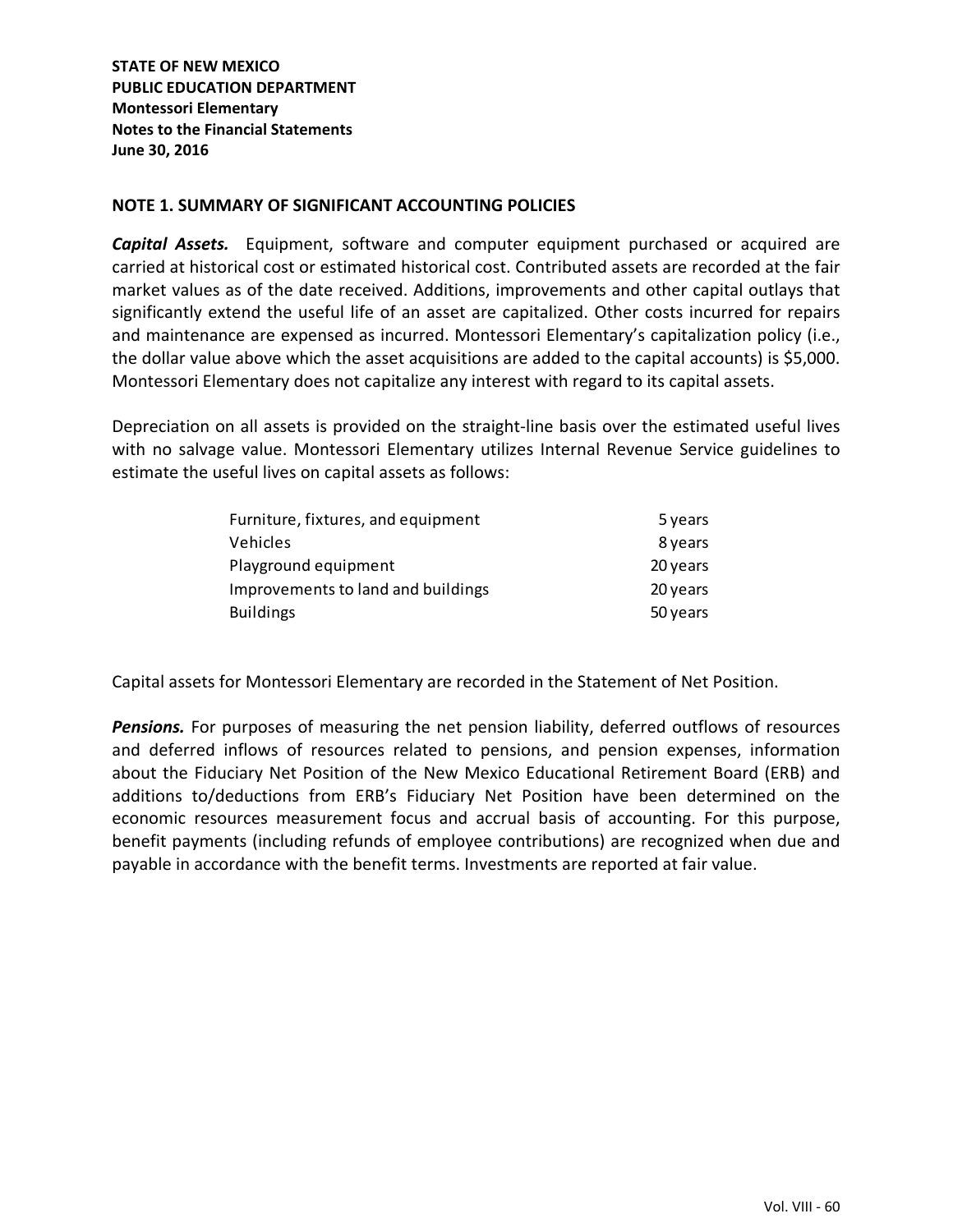#### **NOTE 2. CAPITAL ASSETS**

A summary of capital assets and changes occurring during the year ended June 30, 2016 follows:

|                                   | <b>Balance</b> |                  |                | <b>Balance</b> |
|-----------------------------------|----------------|------------------|----------------|----------------|
|                                   | June 30, 2015  | <b>Additions</b> | <b>Reclass</b> | June 30, 2016  |
| Capital Assets being Depreciated: |                |                  |                |                |
| Furniture, Fixtures and Equipment | \$<br>22,353   |                  | (22, 353)      |                |
| Playground equipment              |                | 12,974           |                | 12,974         |
| Vehicles                          |                | 101,747          |                | 101,747        |
| <b>Building and Improvements</b>  | 497,693        | 11,641           | 22,353         | 531,687        |
| Total                             | 520,046        | 126,362          |                | 646,408        |
| Less: Accumulated Depreciation    |                |                  |                |                |
| Furniture, Fixtures and Equipment | (22, 353)      |                  | 22,353         |                |
| Playground equipment              |                | (54)             |                | (54)           |
| Vehicles                          |                | (10, 599)        |                | (10, 599)      |
| <b>Building and Improvements</b>  | (70,337)       | (10,046)         | (22,353)       | (102, 736)     |
| Total                             | (92,690)       | (20, 699)        |                | (113, 389)     |
| Capital Assets, Net               | 427,356        | 105,663          |                | 533,019        |

Depreciation expense for the year ended June 30, 2016 was expensed to the following functions:

| Capital Outlay                     | \$14,995 |
|------------------------------------|----------|
| Operation and Maintenance of Plant | 3.774    |
| Instruction                        | 1.930    |
| Total                              | \$20,699 |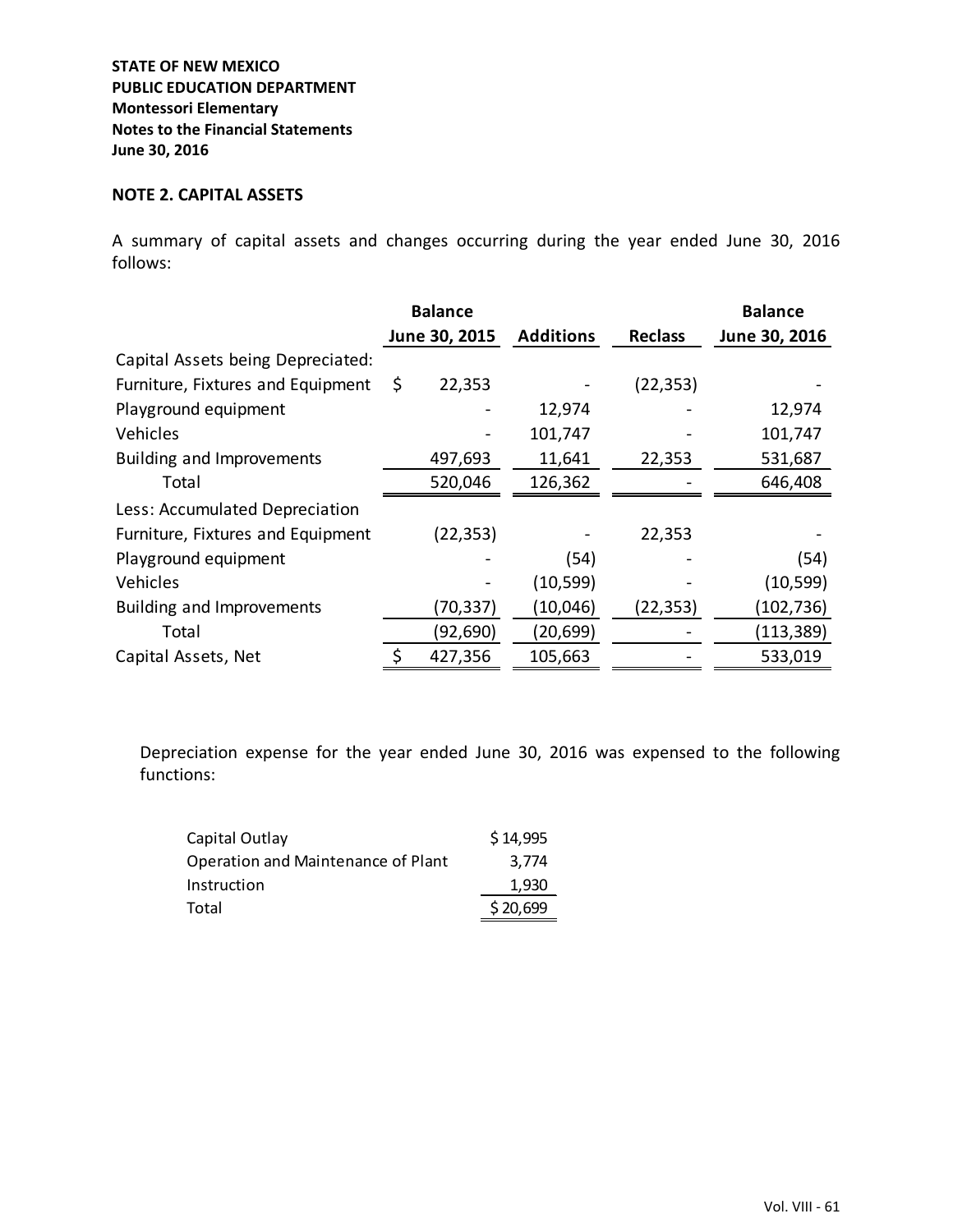## **NOTE 3. COMMITEMENTS AND CONTINGENCIES**

The Montessori Elementary leased equipment and facilities under short‐term cancelable operating leases. Rental expense for the year ended June 30, 2016 was \$601,288. The Montessori Elementary's minimum future payments on these leases are as follows:

### **Year Ending June 30:**

| 2017  | S. | 624,000     |
|-------|----|-------------|
| 2018  |    | 648,000     |
| Total |    | \$1,272,000 |

#### **NOTE 4. DEFICIT FUND BALANCE**

The following fund had a deficit fund balance at June 30, 2016:

Special Capital Outlay –  $31400$  \$  $10,495$ 

Montessori Elementary is addressing the negative fund balance and is planning on taking the appropriate actions to eliminate the negative balance.

# **NOTE 5. RELATED PARTY TRANSACTIONS**

The Principal's daughter is an employee of the school. The Nepotism Act was waived by governing council in FY 2008. This contract is reviewed and approved annually by the governing council.

#### **NOTE 6. PENSION PLAN ‐ EDUCATIONAL RETIREMENT BOARD**

The information contained within this disclosure represents the pension information specific to Montessori Elementary and does not include general disclosure information pertaining to the New Mexico Educational Employees' Retirement Plan. General disclosure information including plan description, benefits provided, applicable actuarial assumptions, and location for additional information about the New Mexico Educational Retirement Boards fiduciary net position can be found within the basic financial statements of the Public Education Department.

*Contributions.* The contribution requirements of defined benefit plan members and Montessori Elementary are established in state statute under Chapter 10, Article 11, NMSA 1978. The requirements may be amended by acts of the legislature. For the fiscal years ended June 30,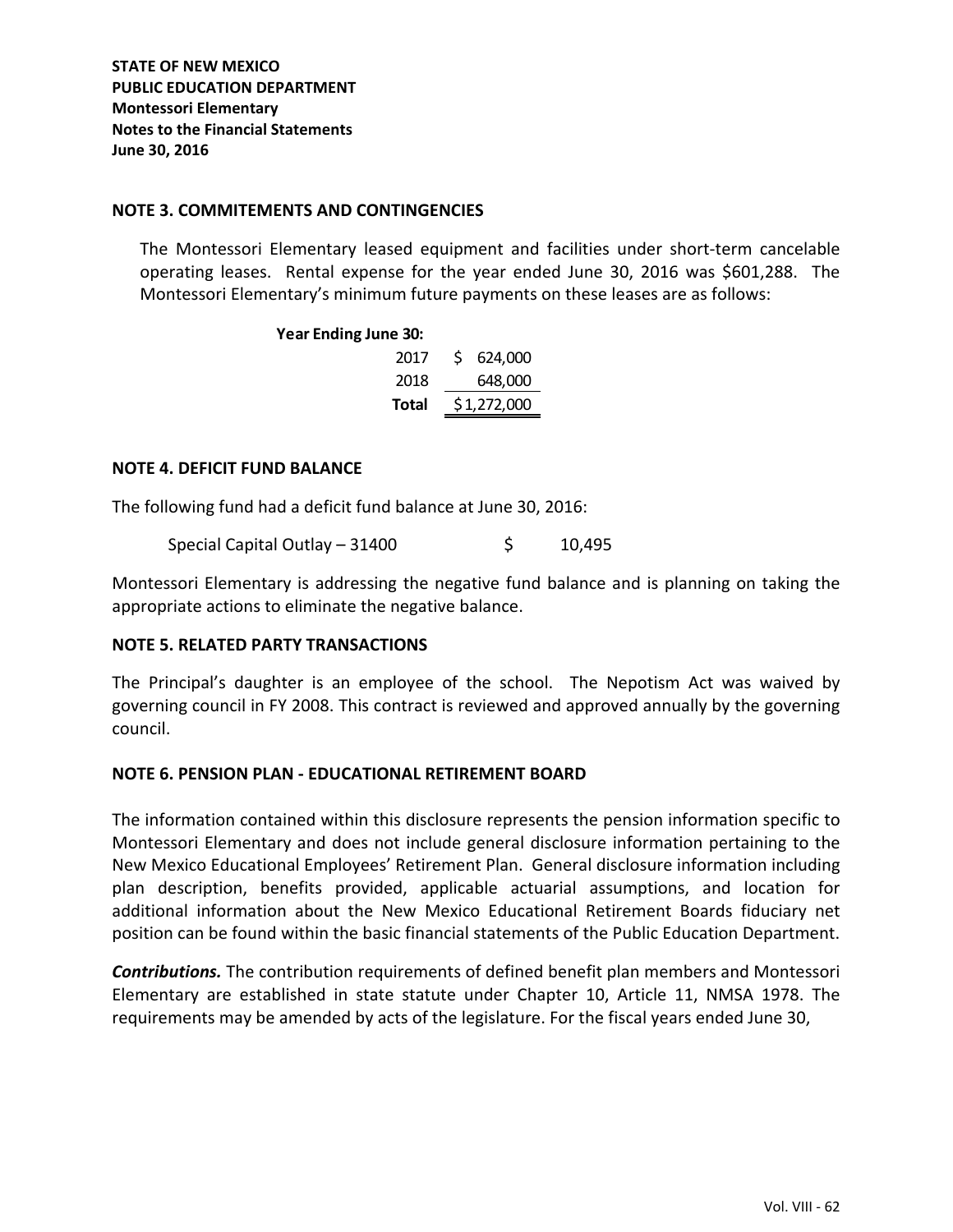**STATE OF NEW MEXICO PUBLIC EDUCATION DEPARTMENT Montessori Elementary Notes to the Financial Statements June 30, 2016**

### **NOTE 6. PENSION PLAN ‐ EDUCATIONAL RETIREMENT BOARD (CONTINUED)**

2016 and 2015 employers contributed 13.90%, and employees earning \$20,000 or less continued to contribute 7.90% and employees earning more than \$20,000 contributed 10.70% of their gross annual salary. Contributions to the pension plan from Montessori Elementary were \$200,796 for the year ended June 30, 2016.

*Pension Liabilities, Pension Expense, and Deferred Outflows of Resources and Deferred Inflows of Resources Related to Pensions:* The total ERB pension liability, net pension liability, and sensitivity information were based on an annual actuarial valuation performed as of June 30, 2015, and the net pension liability was measured as of that date. At June 30, 2016, Montessori Elementary reported a liability of \$3,127,224 for its proportionate share of the net pension liability. Montessori Elementary's proportion of the net pension liability is based on the employer contributing entity's percentage of total employer contributions for the fiscal year ended June 30, 2015. The contribution amounts were defined by Section 22‐11‐21, NMSA 1978. At June 30, 2015, Montessori Elementary' s proportion was 0.04828%, which was an increase of 0.00426% from its proportion measured as of June 30, 2014.

For the year ended June 30, 2016, Montessori Elementary recognized pension expense of \$382,956. At June 30, 2016, Montessori Elementary reported deferred outflows of resources and deferred inflows or resources related to pensions from the following sources:

|                                                                                     | <b>Deferred</b><br>Outflows of<br><b>Resources</b> | <b>Deferred</b><br>Inflows of<br><b>Resources</b> |
|-------------------------------------------------------------------------------------|----------------------------------------------------|---------------------------------------------------|
| Differences between expected and actual experience                                  | \$                                                 | (57, 976)                                         |
| Changes in assumptions                                                              | 107,562                                            |                                                   |
| Net difference between projected and actual earnings on<br>pension plan investments |                                                    | (14,076)                                          |
| Changes in proportion                                                               | 343,901                                            |                                                   |
| Montessori Elementary contributions subsequent to the<br>measurement date           | 200,796                                            |                                                   |
| Total                                                                               | \$<br>652,259                                      | (72,052)                                          |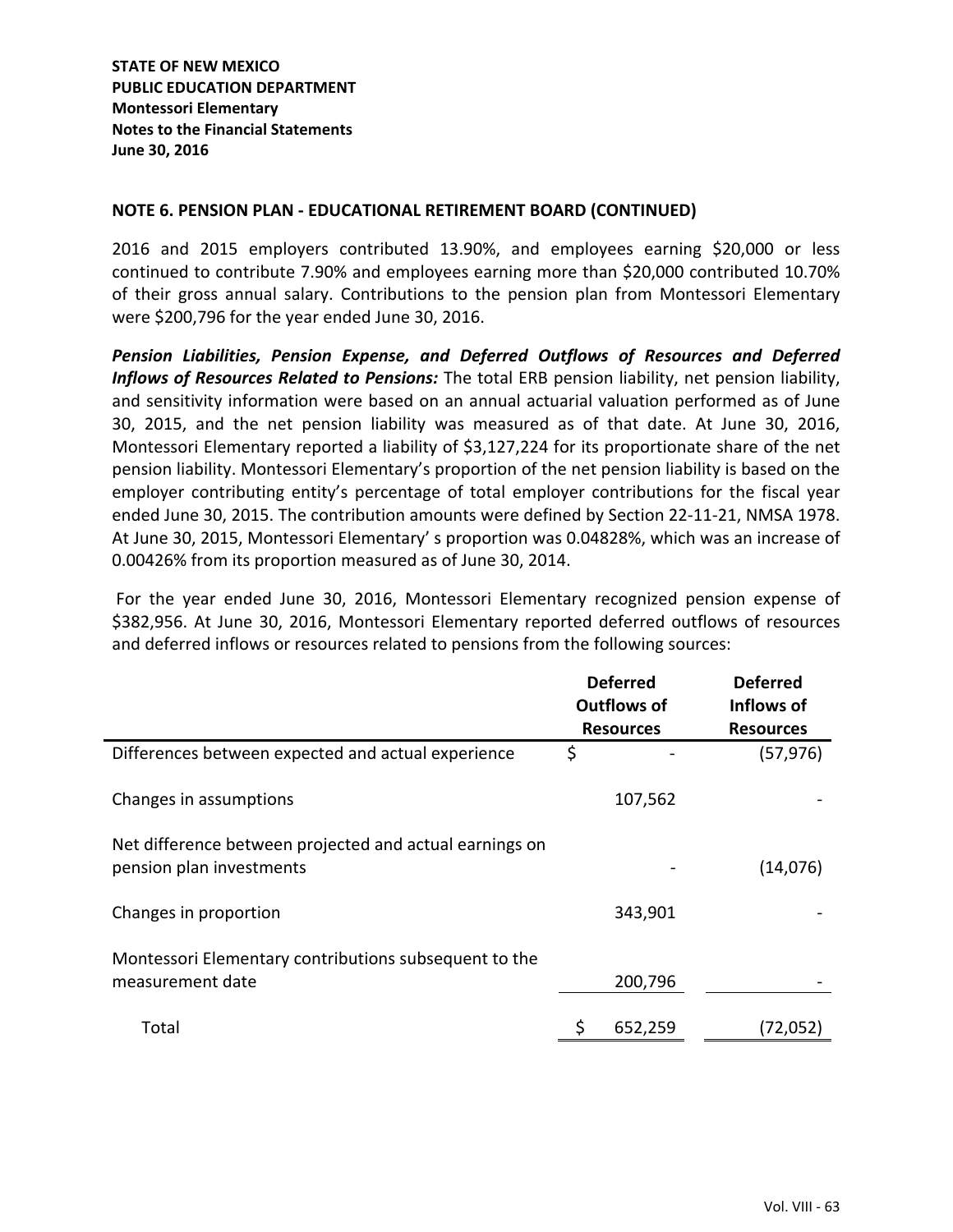## **NOTE 6. PENSION PLAN ‐ EDUCATIONAL RETIREMENT BOARD (CONTINUED)**

The amount of \$200,796 reported as deferred outflows of resources related to pensions resulting from Montessori Elementary contributions subsequent to the measurement date June 30, 2015 will be recognized as a reduction of the net pension liability in the year ended June 30, 2017. Other amounts reported as deferred outflows of resources and deferred inflows of resources related to pensions will be recognized in pension expense as follows:

Year ended June 30:

| 2017  | \$ (137,937)  |
|-------|---------------|
| 2018  | (130, 405)    |
| 2019  | (67, 635)     |
| 2020  | (43, 434)     |
| Total | \$ (379, 411) |

*Sensitivity of Montessori Elementary's proportionate share of the net pension liability to changes in the discount rate*. The following table shows the sensitivity of the net pension liability to changes in the discount rate as of the fiscal year end 2015. In particular, the table presents the (employer's) net pension liability under the current single rate assumption, as if it were calculated using a discount rate one percentage point lower (6.75%) or one percentage point higher (8.75%) than the single discount rate.

|                                       |                        | Current         |                        |  |  |  |  |
|---------------------------------------|------------------------|-----------------|------------------------|--|--|--|--|
|                                       | <b>Discount</b>        |                 |                        |  |  |  |  |
|                                       | 1% Decrease<br>(6.75%) | Rate<br>(7.75%) | 1% Increase<br>(8.75%) |  |  |  |  |
| Montessori Elementary's proportionate |                        |                 |                        |  |  |  |  |
| share of the net pension liability    | \$4,207,889            | 3,127,224       | 2,219,353              |  |  |  |  |

#### **NOTE 7. BUDGETARY OVERAGE**

Montessori Elementary expended in excess of the budget in the following fund and function:

Fund 31400 Special Capital Outlay State – Instruction  $\frac{\xi}{10,135}$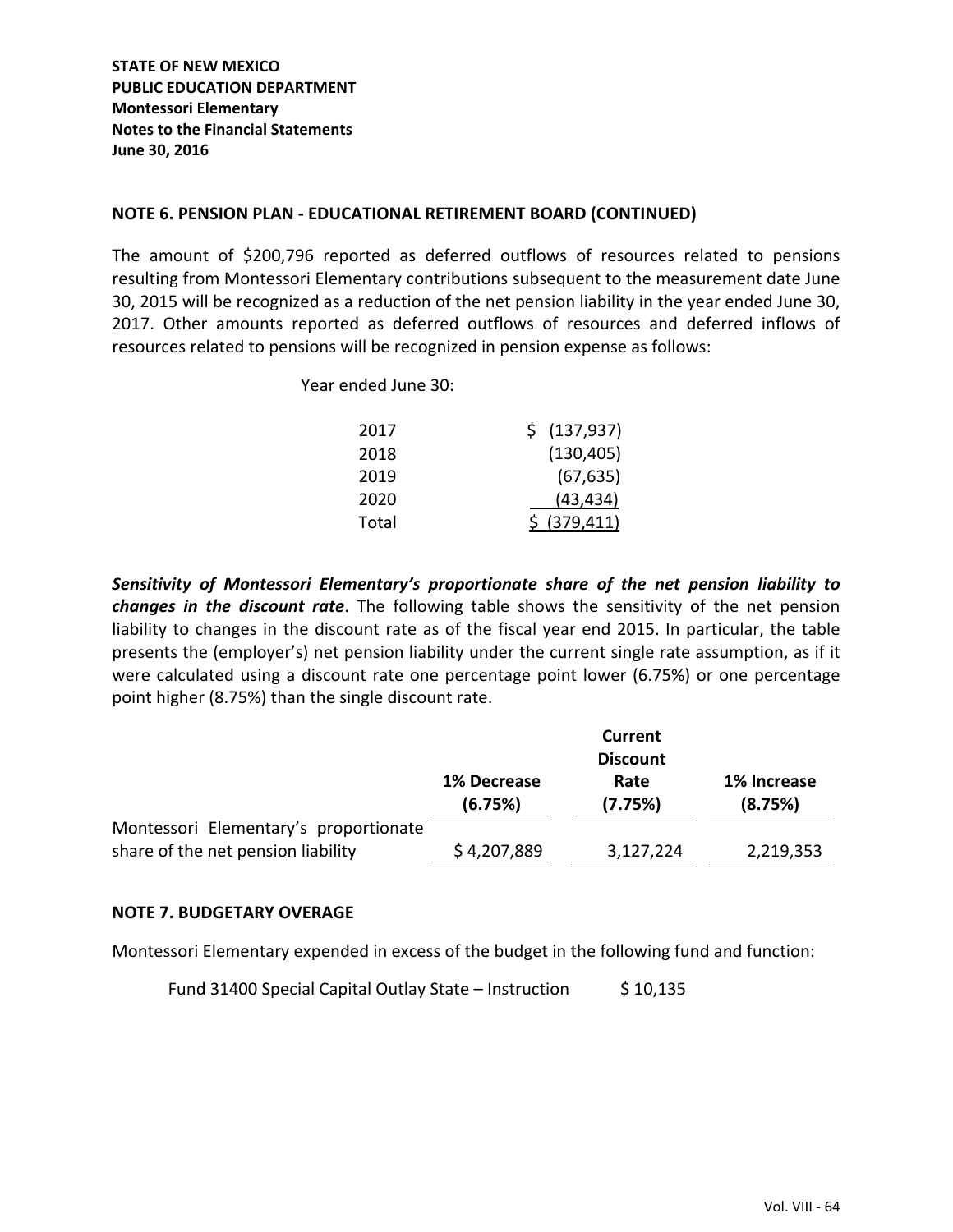#### **STATE OF NEW MEXICOPUBLIC EDUCATION DEPARTMENTMONTESSORI ELEMENTARYSCHEDULE OF THE SCHOOL'S PROPORTIONATE SHARE OF THE NET PENSION LIABILITY June 30, 2016**

### **New Mexico Educational Retirement Board Pension PlanSchedule of Ten Year Tracking Data\* (Dollars in Thousands)**

|                                                                                                                         | 2015        | 2016    | 2017           | 2018     | 2019     | 2020     | 2021  | 2022     | 2023     | 2024     |
|-------------------------------------------------------------------------------------------------------------------------|-------------|---------|----------------|----------|----------|----------|-------|----------|----------|----------|
| School's Proportion of the Net Pension<br>Liability (Asset)                                                             | 0.04%       | 0.04%   | $0.00\%$       | $0.00\%$ | $0.00\%$ | $0.00\%$ | 0.00% | $0.00\%$ | $0.00\%$ | $0.00\%$ |
| School's Proportionate Share of Net<br>Pension Liability (Asset)                                                        | \$<br>2,512 | 3,127   | $\blacksquare$ |          |          |          |       |          |          |          |
| School's Covered-Employee Payroll                                                                                       | \$<br>1,213 | 1,318   | ۰              |          |          |          |       |          |          |          |
| School's Proportionate Share of the Net<br>Pension Liability (Asset) as a Percentage<br>of Its Covered-Employee Payroll | 207.00%     | 237.23% | 0.00%          | $0.00\%$ | 0.00%    | $0.00\%$ | 0.00% | 0.00%    | $0.00\%$ | $0.00\%$ |
| Plan Fiduciary Net Position as a<br>Percentage of the Total Pension Liability                                           | 66.54%      | 63.97%  | 0.00%          | $0.00\%$ | $0.00\%$ | $0.00\%$ | 0.00% | 0.00%    | $0.00\%$ | $0.00\%$ |

\*The amounts presented for each fiscal year were determined as of June 30 of the prior year.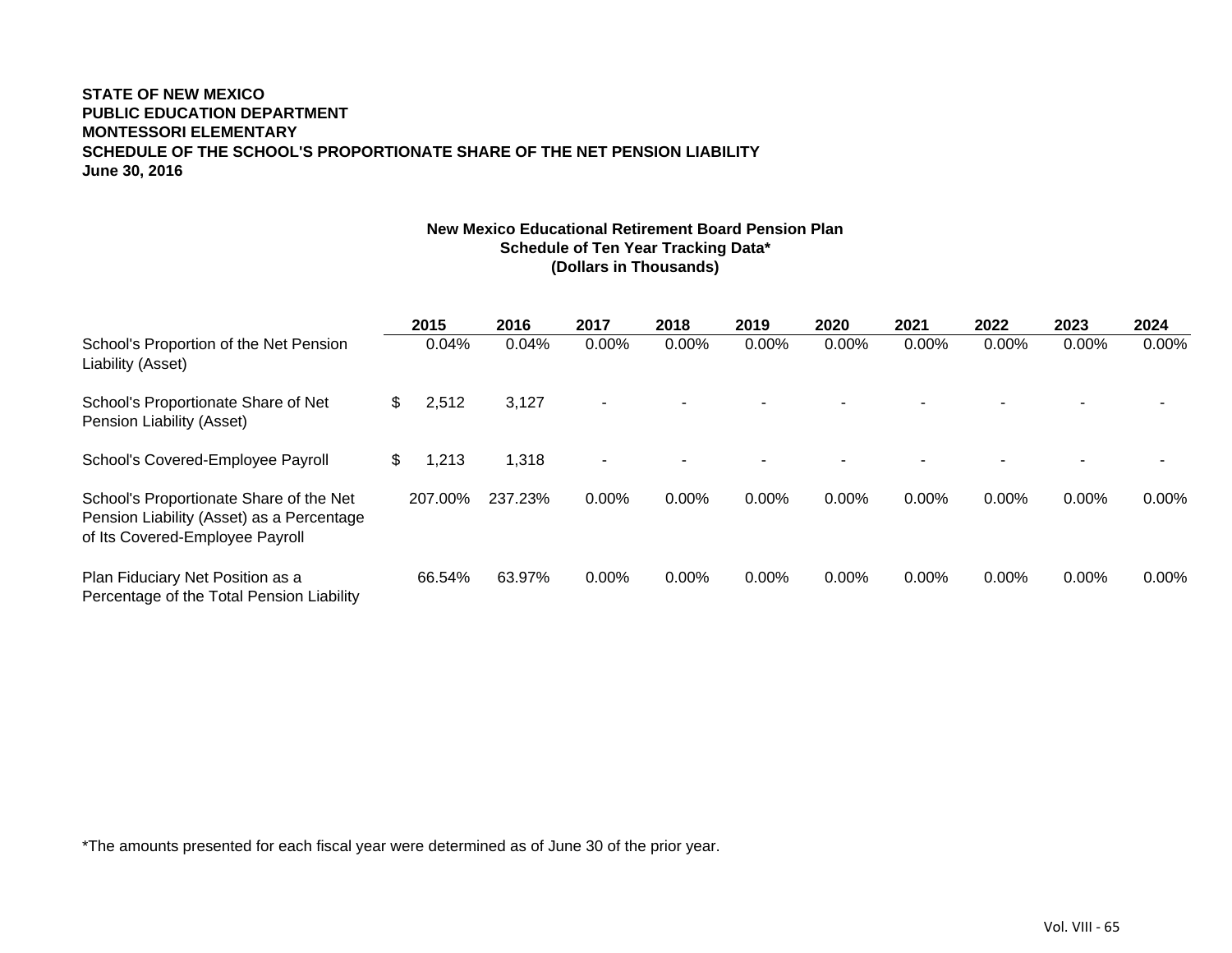#### **STATE OF NEW MEXICOPUBLIC EDUCATION DEPARTMENTMONTESSORI ELEMENTARYSCHEDULE OF SCHOOL CONTRIBUTIONS June 30, 2016**

#### **New Mexico Educational Retirement Board Pension Plan Schedule of Ten Year Tracking Data (Dollars in Thousands)**

|                                                                                | 2015 | 2016                     | 2017 | 2018                     | 2019   | 2020 | 2021   | 2022   | 2023                     | 2024 |
|--------------------------------------------------------------------------------|------|--------------------------|------|--------------------------|--------|------|--------|--------|--------------------------|------|
| <b>Contractually Required Contribution</b>                                     | 218  | 201                      |      |                          | $\sim$ |      |        |        |                          |      |
| Contributions in Relation to the Contractually<br><b>Required Contribution</b> | 191  | 201                      |      | $\sim$                   | $\sim$ | . .  | $\sim$ | $\sim$ | $\overline{\phantom{a}}$ |      |
| <b>Contribution Deficiency (Excess)</b>                                        |      | $\overline{\phantom{a}}$ |      | $\overline{\phantom{a}}$ | $\sim$ |      |        | . .    | -                        |      |

Increase (Decrease) in Pension Expense over Recognition Periods

|           | <b>Total Amount</b>      | Amortization  |      |      |       |       |        |                          |                          |                          |                          |      |
|-----------|--------------------------|---------------|------|------|-------|-------|--------|--------------------------|--------------------------|--------------------------|--------------------------|------|
| Year      | <b>Deferred</b>          | Years         | 2015 | 2016 | 2017  | 2018  | 2019   | 2020                     | 2021                     | 2022                     | 2023                     | 2024 |
| $2014$ \$ | 44                       | 5             |      | (7)  | (7)   |       | 57     | $\blacksquare$           |                          |                          |                          |      |
| 2015      | (379)                    | 5             |      |      | (138) | (130) | (68)   | (43)                     | $\overline{\phantom{a}}$ |                          |                          |      |
| 2016      | ۰.                       | ≎             |      |      |       | ۰     | $\sim$ | $\overline{\phantom{a}}$ |                          | $\overline{\phantom{0}}$ |                          |      |
| 2017      | $\overline{\phantom{a}}$ |               |      |      |       |       |        |                          |                          |                          | $\overline{\phantom{0}}$ |      |
| 2018      | ٠                        |               |      |      |       |       |        |                          |                          |                          | ٠                        |      |
| 2019      | $\overline{\phantom{a}}$ | Ð             |      |      |       |       |        |                          |                          |                          | -                        |      |
| 2020      |                          |               |      |      |       |       |        |                          |                          |                          |                          |      |
| 2021      | $\overline{\phantom{a}}$ |               |      |      |       |       |        |                          |                          |                          |                          |      |
| 2022      | $\overline{\phantom{a}}$ |               |      |      |       |       |        |                          |                          |                          |                          |      |
| 2023      |                          | $\mathcal{L}$ |      |      |       |       |        |                          |                          |                          |                          |      |
|           | (335)                    |               |      | (7)  | (145) | (129) | (11)   | (43)                     |                          |                          |                          |      |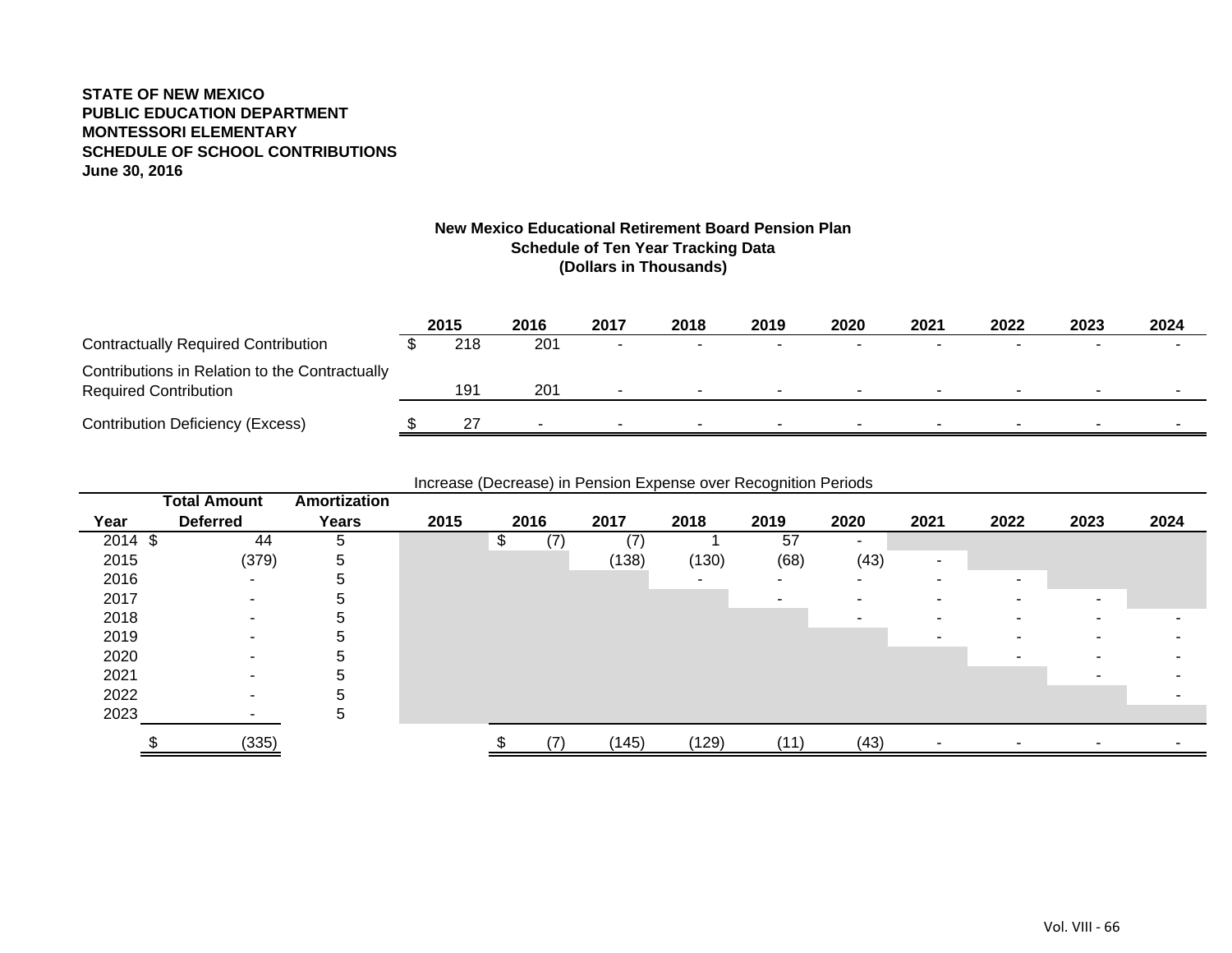## **STATE OF NEW MEXICO PUBLIC EDUCATION DEPARTMENT Montessori Elementary Schedule of Budgetary Comparisons ‐ Budgetary Basis Operational 11000 For The Year Ended June 30, 2016**

|                                                  | <b>Budgeted Amounts</b>          |                               |                  |                                                  |
|--------------------------------------------------|----------------------------------|-------------------------------|------------------|--------------------------------------------------|
|                                                  | <b>Original</b><br><b>Budget</b> | <b>Final</b><br><b>Budget</b> | Actual<br>Amount | <b>Variance</b><br><b>Positive</b><br>(Negative) |
| <b>REVENUES</b>                                  |                                  |                               |                  |                                                  |
| <b>State Grant</b>                               | \$2,297,350                      | 2,340,408                     | 2,340,404        | (4)                                              |
| <b>Charges for Services</b>                      | 250,000                          | 250,000                       | 250,000          |                                                  |
| <b>Total Revenues</b>                            | 2,547,350                        | 2,590,408                     | 2,590,404        | (4)                                              |
| <b>EXPENDITURES</b>                              |                                  |                               |                  |                                                  |
| Current:                                         |                                  |                               |                  |                                                  |
| Instruction                                      | 1,640,479                        | 1,683,537                     | 1,653,326        | 30,211                                           |
| <b>Support Services:</b>                         |                                  |                               |                  |                                                  |
| <b>Students</b>                                  | 182,149                          | 182,149                       | 170,507          | 11,642                                           |
| <b>General Administration</b>                    | 27,000                           | 27,000                        | 26,540           | 460                                              |
| <b>School Administration</b>                     | 100,401                          | 100,401                       | 100,361          | 40                                               |
| <b>Central Services</b>                          | 99,519                           | 99,519                        | 96,472           | 3,047                                            |
| Operation & Maintenance of Plant                 | 497,802                          | 497,802                       | 467,184          | 30,618                                           |
| <b>Other Support Services Operations</b>         | 27,000                           | 27,000                        |                  | 27,000                                           |
| <b>Total Expenditures</b>                        | 2,574,350                        | 2,617,408                     | 2,514,390        | 103,018                                          |
| <b>Excess (Deficiency) of Revenues</b>           |                                  |                               |                  |                                                  |
| Over (Under) Expenditures                        | (27,000)                         | (27,000)                      | 76,014           | 103,014                                          |
| <b>Other Financing Sources (Uses):</b>           |                                  |                               |                  |                                                  |
| Designated Cash                                  | 27,000                           | 27,000                        |                  | (27,000)                                         |
| <b>Total Other Financing Sources (Uses):</b>     | 27,000                           | 27,000                        |                  | (27,000)                                         |
| <b>Net Changes in Fund Balances</b>              |                                  |                               | 76,014           | 76,014                                           |
| <b>Cash or Fund Balances - Beginning of Year</b> |                                  |                               | (1, 291)         | (1, 291)                                         |
| Cash or Fund Balances - End of Year              | $\overline{\mathsf{S}}$          |                               | 74,723           | 74,723                                           |
| <b>Reconciliation to GAAP Basis:</b>             |                                  |                               |                  |                                                  |
| Excess (Deficiency) of Revenues                  |                                  |                               |                  |                                                  |
| Over (Under) Expenditures                        |                                  |                               | \$<br>76,014     |                                                  |
| Adjustments to Revenues                          |                                  |                               |                  |                                                  |
| Adjustments to Expenditures                      |                                  |                               | (22, 234)        |                                                  |
| <b>NET CHANGE IN FUND BALANCE</b>                |                                  |                               | \$<br>53,780     |                                                  |
|                                                  |                                  |                               |                  |                                                  |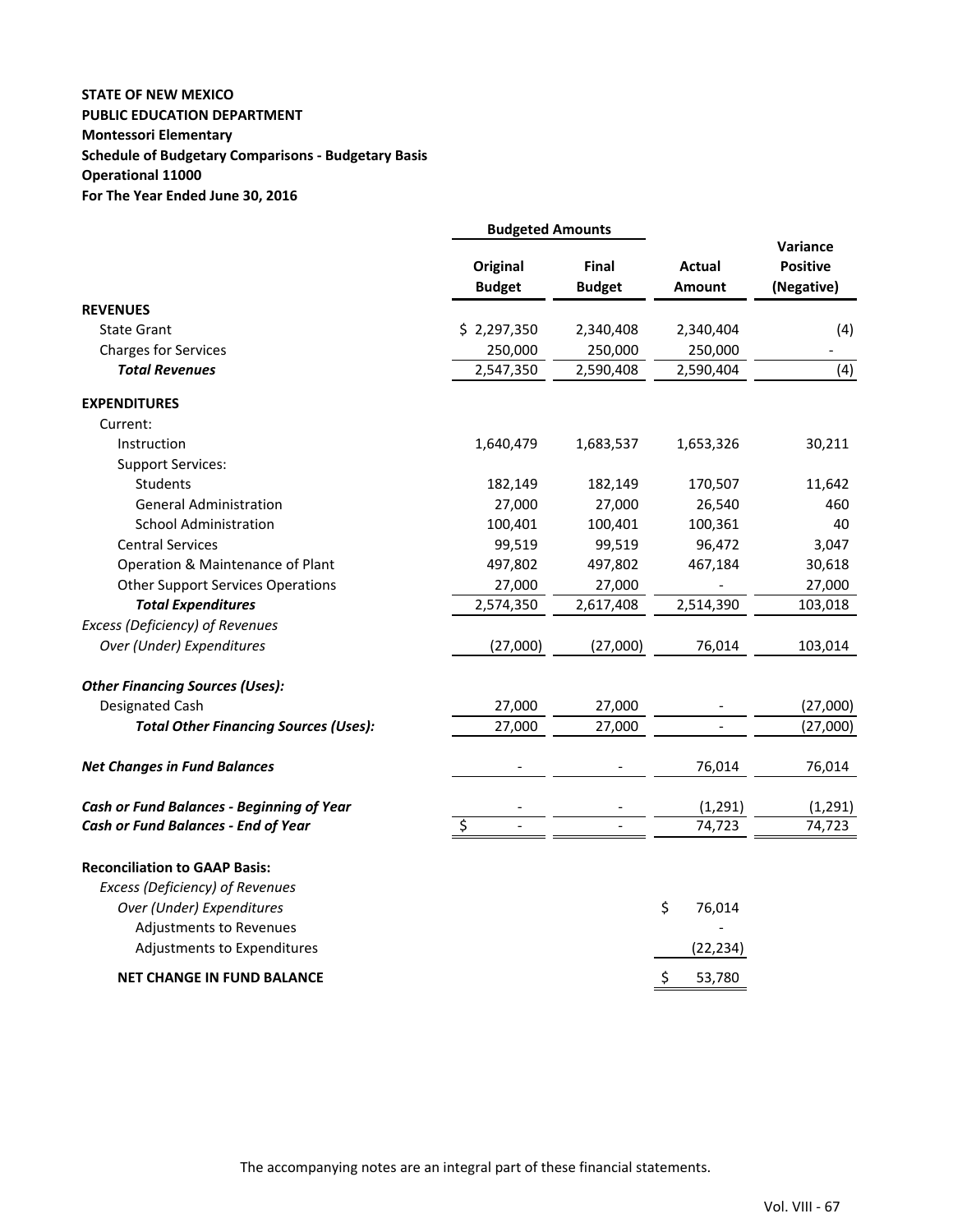## **STATE OF NEW MEXICO PUBLIC EDUCATION DEPARTMENT Montessori Elementary Schedule of Budgetary Comparisons ‐ Budgetary Basis Instructional Materials 14000 For The Year Ended June 30, 2016**

|                                                                                                                                                                | <b>Budgeted Amounts</b>          |                        |                         |                                           |  |
|----------------------------------------------------------------------------------------------------------------------------------------------------------------|----------------------------------|------------------------|-------------------------|-------------------------------------------|--|
|                                                                                                                                                                | <b>Original</b><br><b>Budget</b> | Final<br><b>Budget</b> | <b>Actual</b><br>Amount | Variance<br><b>Positive</b><br>(Negative) |  |
| <b>REVENUES</b>                                                                                                                                                |                                  |                        |                         |                                           |  |
| <b>State Grant</b>                                                                                                                                             | 21,633<br>\$                     | 21,633                 | 29,237                  | 7,604                                     |  |
| <b>Total Revenues</b>                                                                                                                                          | 21,633                           | 21,633                 | 29,237                  | 7,604                                     |  |
| <b>EXPENDITURES</b>                                                                                                                                            |                                  |                        |                         |                                           |  |
| Current:                                                                                                                                                       |                                  |                        |                         |                                           |  |
| Instruction                                                                                                                                                    | 63,330                           | 63,330                 | 10,828                  | 52,502                                    |  |
| <b>Total Expenditures</b>                                                                                                                                      | 63,330                           | 63,330                 | 10,828                  | 52,502                                    |  |
| Excess (Deficiency) of Revenues                                                                                                                                |                                  |                        |                         |                                           |  |
| Over (Under) Expenditures                                                                                                                                      | (41, 697)                        | (41, 697)              | 18,409                  | 60,106                                    |  |
| <b>Other Financing Sources (Uses):</b>                                                                                                                         |                                  |                        |                         |                                           |  |
| Designated Cash                                                                                                                                                | 41,697                           | 41,697                 |                         | (41, 697)                                 |  |
| <b>Total Other Financing Sources (Uses):</b>                                                                                                                   | 41,697                           | 41,697                 |                         | (41, 697)                                 |  |
| <b>Net Changes in Fund Balances</b>                                                                                                                            |                                  |                        | 18,409                  | 18,409                                    |  |
| <b>Cash or Fund Balances - Beginning of Year</b>                                                                                                               |                                  |                        | 50,639                  | 50,639                                    |  |
| Cash or Fund Balances - End of Year                                                                                                                            | $\overline{\varsigma}$           |                        | 69,048                  | 69,048                                    |  |
| <b>Reconciliation to GAAP Basis:</b><br>Excess (Deficiency) of Revenues<br>Over (Under) Expenditures<br>Adjustments to Revenues<br>Adjustments to Expenditures |                                  |                        | \$<br>18,409            |                                           |  |
| <b>NET CHANGE IN FUND BALANCE</b>                                                                                                                              |                                  |                        | \$<br>18,409            |                                           |  |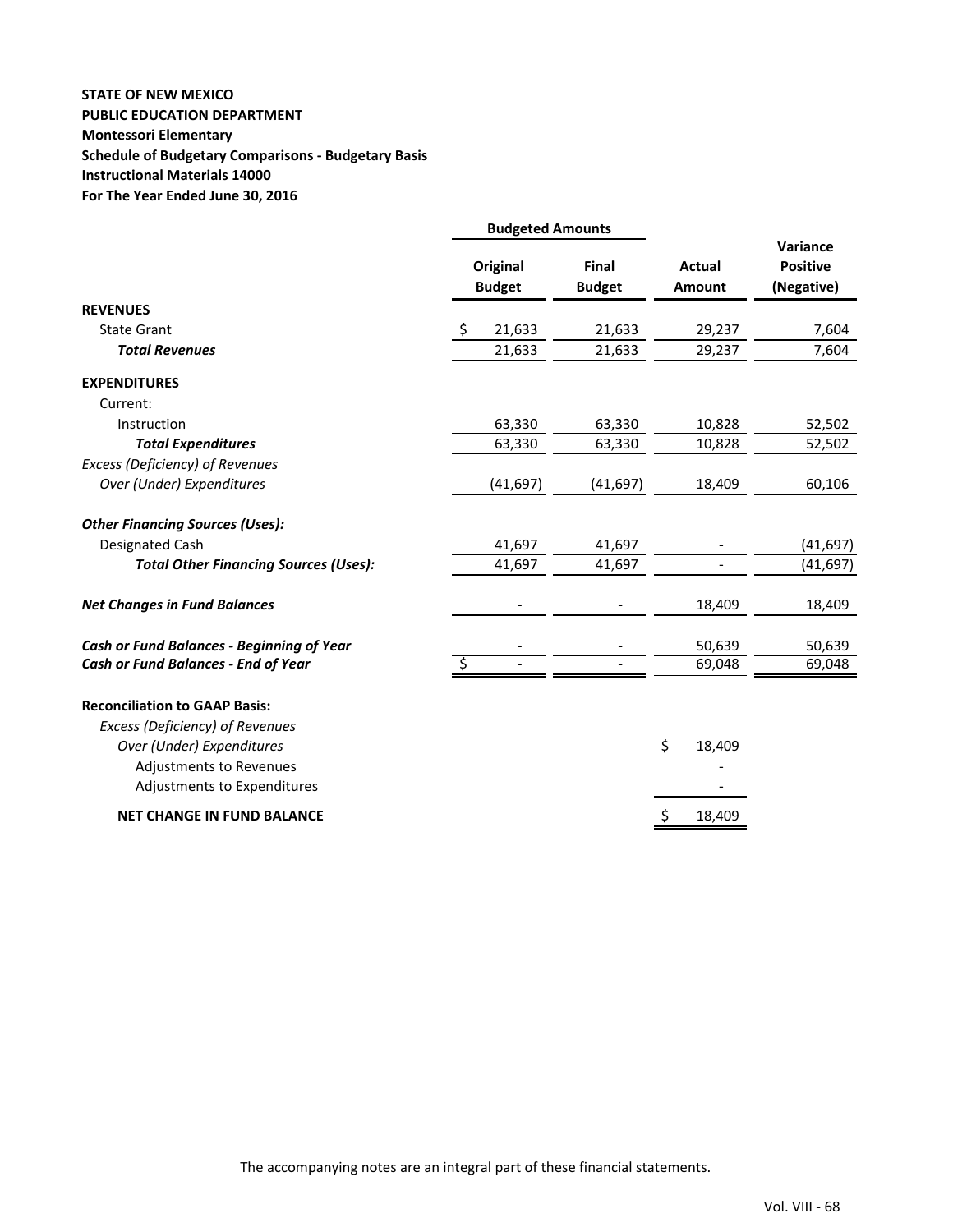## **STATE OF NEW MEXICO PUBLIC EDUCATION DEPARTMENT Montessori Elementary Schedule of Budgetary Comparisons ‐ Budgetary Basis Title I IASA 24101 For The Year Ended June 30, 2016**

|                                           | <b>Budgeted Amounts</b>          |                        |                         |                                           |  |
|-------------------------------------------|----------------------------------|------------------------|-------------------------|-------------------------------------------|--|
|                                           | <b>Original</b><br><b>Budget</b> | Final<br><b>Budget</b> | <b>Actual</b><br>Amount | Variance<br><b>Positive</b><br>(Negative) |  |
| <b>REVENUES</b>                           |                                  |                        |                         |                                           |  |
| <b>Federal Grant</b>                      | \$<br>48,047                     | 49,211                 | 43,841                  | (5, 370)                                  |  |
| <b>Total Revenues</b>                     | 48,047                           | 49,211                 | 43,841                  | (5, 370)                                  |  |
| <b>EXPENDITURES</b>                       |                                  |                        |                         |                                           |  |
| Current:                                  |                                  |                        |                         |                                           |  |
| Instruction                               | 48,047                           | 49,211                 | 43,841                  | 5,370                                     |  |
| <b>Total Expenditures</b>                 | 48,047                           | 49,211                 | 43,841                  | 5,370                                     |  |
| Excess (Deficiency) of Revenues           |                                  |                        |                         |                                           |  |
| Over (Under) Expenditures                 |                                  |                        |                         |                                           |  |
| <b>Net Changes in Fund Balances</b>       |                                  |                        |                         |                                           |  |
| Cash or Fund Balances - Beginning of Year |                                  |                        |                         |                                           |  |
| Cash or Fund Balances - End of Year       |                                  |                        |                         |                                           |  |
| <b>Reconciliation to GAAP Basis:</b>      |                                  |                        |                         |                                           |  |
| Excess (Deficiency) of Revenues           |                                  |                        |                         |                                           |  |
| Over (Under) Expenditures                 |                                  |                        | \$                      |                                           |  |
| Adjustments to Revenues                   |                                  |                        |                         |                                           |  |
| Adjustments to Expenditures               |                                  |                        |                         |                                           |  |
| <b>NET CHANGE IN FUND BALANCE</b>         |                                  |                        |                         |                                           |  |
|                                           |                                  |                        |                         |                                           |  |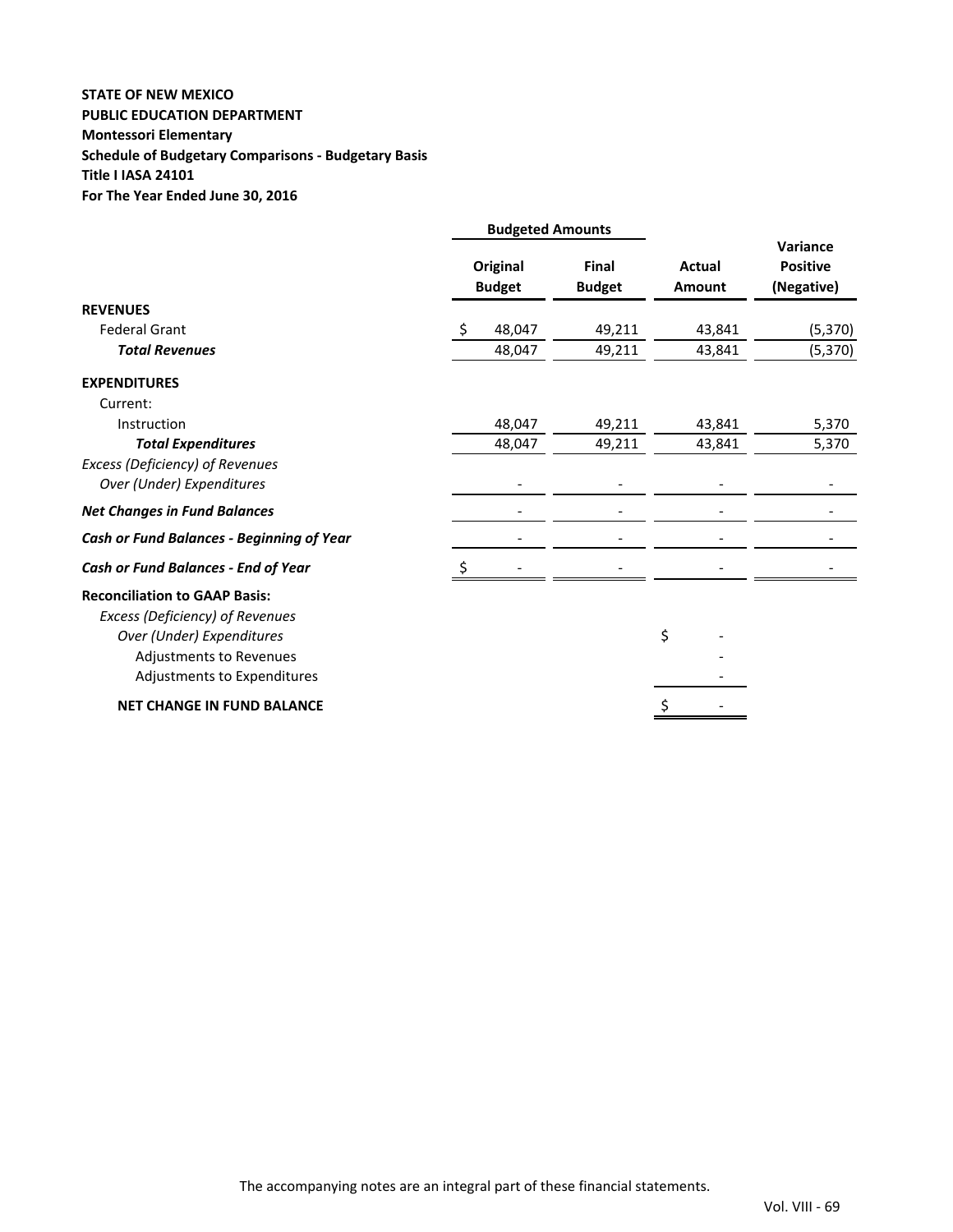## **STATE OF NEW MEXICO PUBLIC EDUCATION DEPARTMENT Montessori Elementary Schedule of Budgetary Comparisons ‐ Budgetary Basis IDEA‐B Entitlement 24106 For The Year Ended June 30, 2016**

|                                           | <b>Budgeted Amounts</b>   |                               |                         |                                           |  |
|-------------------------------------------|---------------------------|-------------------------------|-------------------------|-------------------------------------------|--|
|                                           | Original<br><b>Budget</b> | <b>Final</b><br><b>Budget</b> | <b>Actual</b><br>Amount | Variance<br><b>Positive</b><br>(Negative) |  |
| <b>REVENUES</b>                           |                           |                               |                         |                                           |  |
| <b>Federal Grant</b>                      | Ŝ.<br>56,708              | 96,690                        | 62,749                  | (33, 941)                                 |  |
| <b>Total Revenues</b>                     | 56,708                    | 96,690                        | 62,749                  | (33, 941)                                 |  |
| <b>EXPENDITURES</b>                       |                           |                               |                         |                                           |  |
| Current:                                  |                           |                               |                         |                                           |  |
| Instruction                               | 40,000                    | 66,982                        | 37,178                  | 29,804                                    |  |
| <b>Support Services:</b>                  |                           |                               |                         |                                           |  |
| <b>Students</b>                           | 16,708                    | 29,708                        | 25,571                  | 4,137                                     |  |
| <b>Total Expenditures</b>                 | 56,708                    | 96,690                        | 62,749                  | 33,941                                    |  |
| Excess (Deficiency) of Revenues           |                           |                               |                         |                                           |  |
| Over (Under) Expenditures                 | $\qquad \qquad -$         |                               |                         |                                           |  |
| <b>Net Changes in Fund Balances</b>       |                           |                               |                         |                                           |  |
| Cash or Fund Balances - Beginning of Year |                           |                               |                         |                                           |  |
| Cash or Fund Balances - End of Year       | \$                        |                               |                         |                                           |  |
| <b>Reconciliation to GAAP Basis:</b>      |                           |                               |                         |                                           |  |
| Excess (Deficiency) of Revenues           |                           |                               |                         |                                           |  |
| Over (Under) Expenditures                 |                           |                               | \$                      |                                           |  |
| Adjustments to Revenues                   |                           |                               |                         |                                           |  |
| Adjustments to Expenditures               |                           |                               |                         |                                           |  |
| <b>NET CHANGE IN FUND BALANCE</b>         |                           |                               |                         |                                           |  |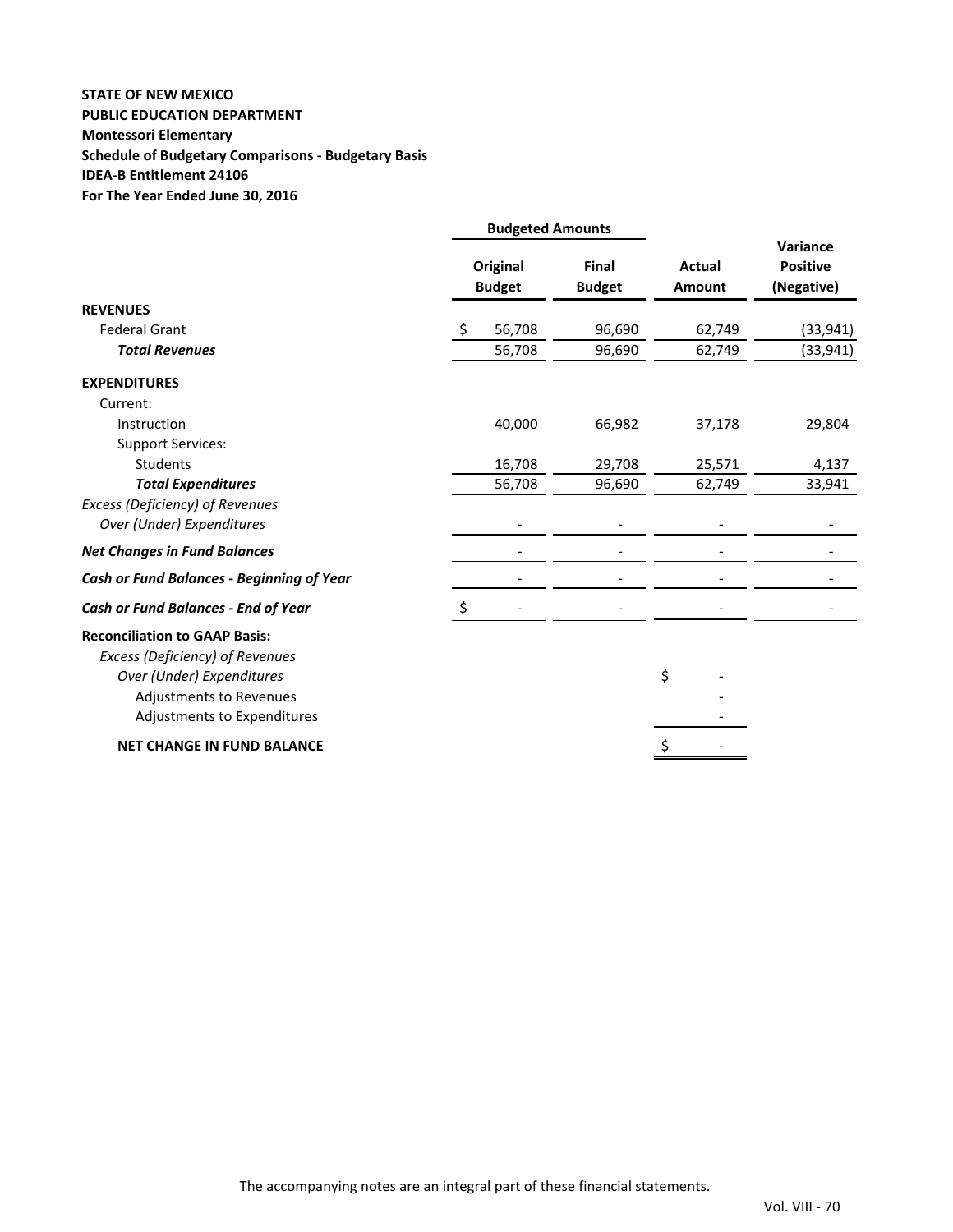## **STATE OF NEW MEXICO PUBLIC EDUCATION DEPARTMENT Montessori Elementary Schedule of Budgetary Comparisons ‐ Budgetary Basis Teacher Principal Training 24154 For The Year Ended June 30, 2016**

|                                                                                                      | <b>Budgeted Amounts</b> |                           |                        |                         |                                           |
|------------------------------------------------------------------------------------------------------|-------------------------|---------------------------|------------------------|-------------------------|-------------------------------------------|
|                                                                                                      |                         | Original<br><b>Budget</b> | Final<br><b>Budget</b> | <b>Actual</b><br>Amount | Variance<br><b>Positive</b><br>(Negative) |
| <b>REVENUES</b>                                                                                      |                         |                           |                        |                         |                                           |
| <b>Federal Grant</b>                                                                                 | Ŝ.                      | 8,966                     | 20,255                 | 8,857                   | (11, 398)                                 |
| <b>Total Revenues</b>                                                                                |                         | 8,966                     | 20,255                 | 8,857                   | (11, 398)                                 |
| <b>EXPENDITURES</b><br>Current:                                                                      |                         |                           |                        |                         |                                           |
| Instruction                                                                                          |                         | 8,966                     | 20,255                 | 8,857                   | 11,398                                    |
| <b>Total Expenditures</b>                                                                            |                         | 8,966                     | 20,255                 | 8,857                   | 11,398                                    |
| Excess (Deficiency) of Revenues<br>Over (Under) Expenditures                                         |                         |                           |                        |                         |                                           |
| <b>Net Changes in Fund Balances</b>                                                                  |                         |                           |                        |                         |                                           |
| Cash or Fund Balances - Beginning of Year                                                            |                         |                           |                        |                         |                                           |
| Cash or Fund Balances - End of Year                                                                  |                         |                           |                        |                         |                                           |
| <b>Reconciliation to GAAP Basis:</b><br>Excess (Deficiency) of Revenues<br>Over (Under) Expenditures |                         |                           |                        | \$                      |                                           |
| Adjustments to Revenues<br>Adjustments to Expenditures                                               |                         |                           |                        |                         |                                           |
| <b>NET CHANGE IN FUND BALANCE</b>                                                                    |                         |                           |                        |                         |                                           |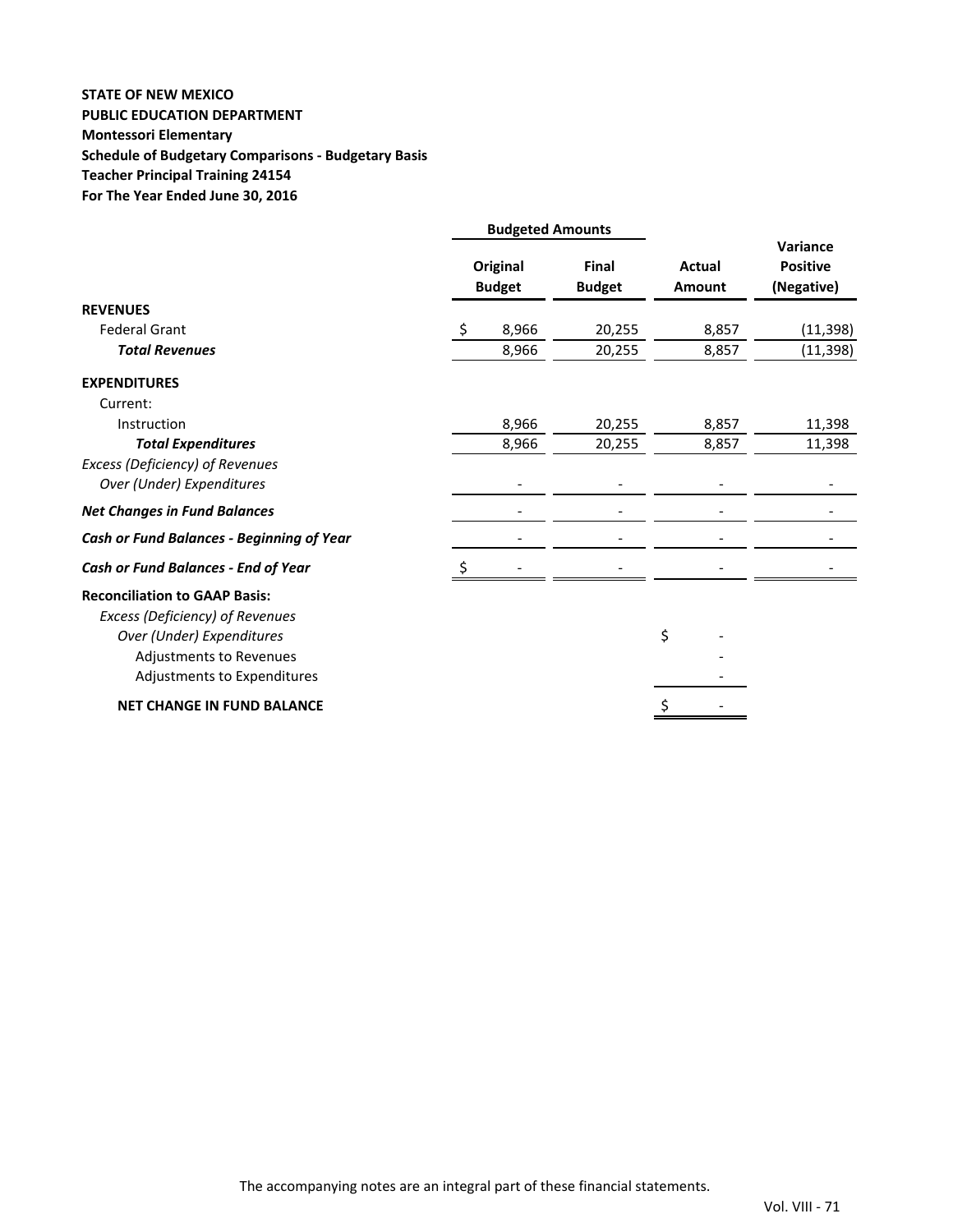## **STATE OF NEW MEXICO PUBLIC EDUCATION DEPARTMENT Montessori Elementary Schedule of Budgetary Comparisons ‐ Budgetary Basis Public School Capital Outlay 31200 For The Year Ended June 30, 2016**

|                                                                                                                                                                | <b>Budgeted Amounts</b> |                           |                               |                                |                                           |
|----------------------------------------------------------------------------------------------------------------------------------------------------------------|-------------------------|---------------------------|-------------------------------|--------------------------------|-------------------------------------------|
|                                                                                                                                                                |                         | Original<br><b>Budget</b> | <b>Final</b><br><b>Budget</b> | <b>Actual</b><br><b>Amount</b> | Variance<br><b>Positive</b><br>(Negative) |
| <b>REVENUES</b>                                                                                                                                                |                         |                           |                               |                                |                                           |
| <b>State Grant</b>                                                                                                                                             | \$                      |                           | 287,506                       | 215,630                        | (71, 876)                                 |
| <b>Total Revenues</b>                                                                                                                                          |                         |                           | 287,506                       | 215,630                        | (71, 876)                                 |
| <b>EXPENDITURES</b>                                                                                                                                            |                         |                           |                               |                                |                                           |
| Capital Outlay                                                                                                                                                 |                         |                           | 287,506                       | 287,506                        |                                           |
| <b>Total Expenditures</b>                                                                                                                                      |                         |                           | 287,506                       | 287,506                        |                                           |
| Excess (Deficiency) of Revenues<br>Over (Under) Expenditures                                                                                                   |                         |                           |                               | (71, 876)                      | (71,876)                                  |
| <b>Net Changes in Fund Balances</b>                                                                                                                            |                         |                           |                               | (71, 876)                      | (71, 876)                                 |
| Cash or Fund Balances - Beginning of Year                                                                                                                      |                         |                           |                               |                                |                                           |
| Cash or Fund Balances - End of Year                                                                                                                            |                         |                           |                               | (71, 876)                      | (71, 876)                                 |
| <b>Reconciliation to GAAP Basis:</b><br>Excess (Deficiency) of Revenues<br>Over (Under) Expenditures<br>Adjustments to Revenues<br>Adjustments to Expenditures |                         |                           |                               | \$<br>(71, 876)<br>71,876      |                                           |
| <b>NET CHANGE IN FUND BALANCE</b>                                                                                                                              |                         |                           |                               | \$                             |                                           |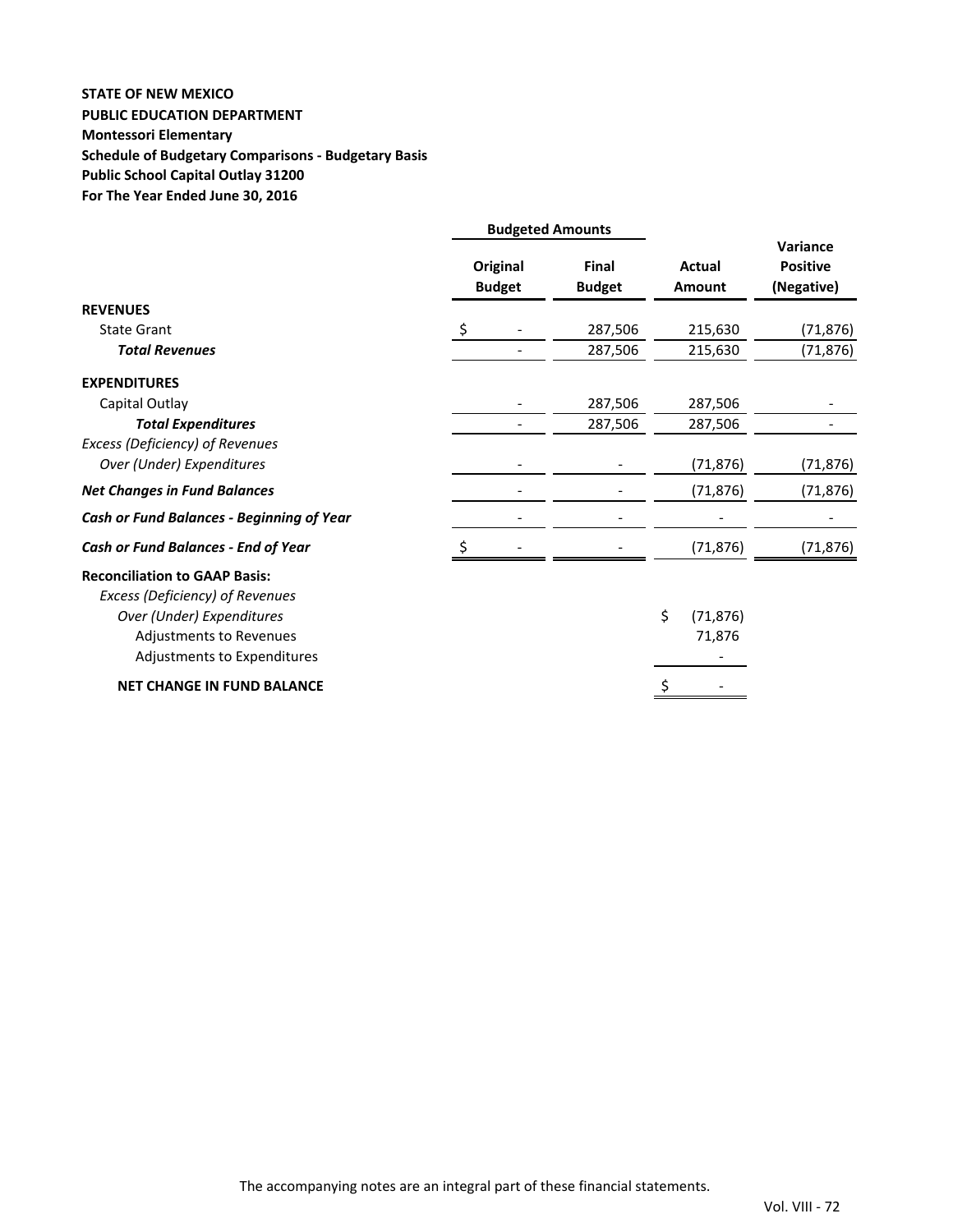## **STATE OF NEW MEXICO PUBLIC EDUCATION DEPARTMENT Montessori Elementary Schedule of Budgetary Comparisons ‐ Budgetary Basis Special Capital Outlay State 31400 For The Year Ended June 30, 2016**

|                                                                         | <b>Budgeted Amounts</b> |                           |                               |                                |                                           |
|-------------------------------------------------------------------------|-------------------------|---------------------------|-------------------------------|--------------------------------|-------------------------------------------|
|                                                                         |                         | Original<br><b>Budget</b> | <b>Final</b><br><b>Budget</b> | <b>Actual</b><br><b>Amount</b> | Variance<br><b>Positive</b><br>(Negative) |
| <b>REVENUES</b>                                                         |                         |                           |                               |                                |                                           |
| <b>State Grant</b>                                                      | Ŝ.                      | 45,400                    | 160,400                       | 45,400                         | (115,000)                                 |
| <b>Total Revenues</b>                                                   |                         | 45,400                    | 160,400                       | 45,400                         | (115,000)                                 |
| <b>EXPENDITURES</b>                                                     |                         |                           |                               |                                |                                           |
| Capital Outlay                                                          |                         | 45,400                    | 160,400                       | 170,535                        | (10, 135)                                 |
| <b>Total Expenditures</b>                                               |                         | 45,400                    | 160,400                       | 170,535                        | (10, 135)                                 |
| Excess (Deficiency) of Revenues                                         |                         |                           |                               |                                |                                           |
| Over (Under) Expenditures                                               |                         |                           |                               | (125, 135)                     | (125, 135)                                |
| <b>Net Changes in Fund Balances</b>                                     |                         |                           |                               | (125, 135)                     | (125, 135)                                |
| Cash or Fund Balances - Beginning of Year                               |                         |                           |                               |                                |                                           |
| Cash or Fund Balances - End of Year                                     | Ś                       |                           |                               | (125, 135)                     | (125, 135)                                |
| <b>Reconciliation to GAAP Basis:</b><br>Excess (Deficiency) of Revenues |                         |                           |                               |                                |                                           |
| Over (Under) Expenditures                                               |                         |                           |                               | \$<br>(125, 135)               |                                           |
| Adjustments to Revenues                                                 |                         |                           |                               | 114,640                        |                                           |
| Adjustments to Expenditures                                             |                         |                           |                               |                                |                                           |
| <b>NET CHANGE IN FUND BALANCE</b>                                       |                         |                           |                               | (10, 495)<br>S                 |                                           |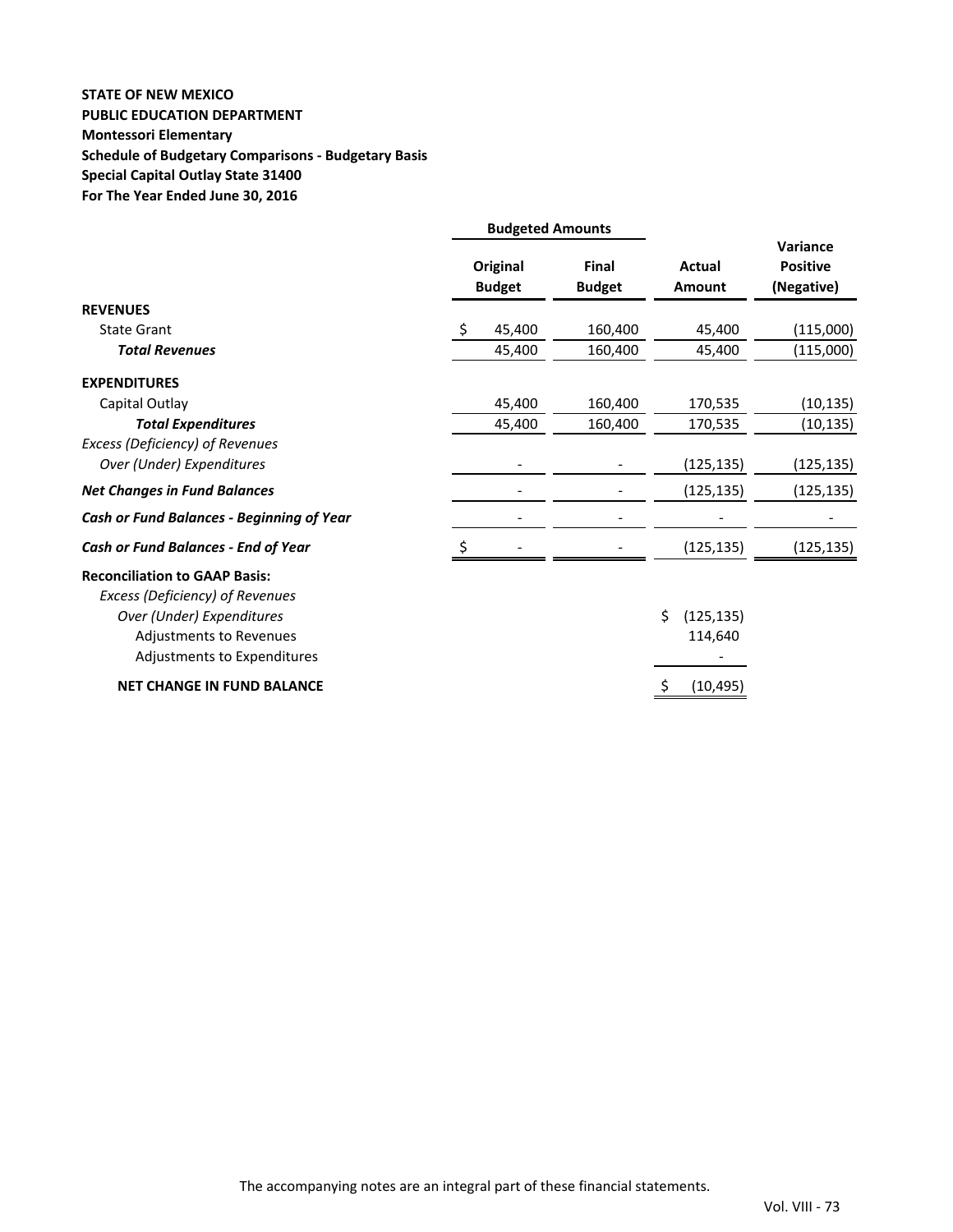## **STATE OF NEW MEXICO PUBLIC EDUCATION DEPARTMENT Montessori Elementary Schedule of Budgetary Comparisons ‐ Budgetary Basis HB‐33 Capital Improvements 31600 For The Year Ended June 30, 2016**

|                                           | <b>Budgeted Amounts</b>          |                               |                                |                                           |  |
|-------------------------------------------|----------------------------------|-------------------------------|--------------------------------|-------------------------------------------|--|
|                                           | <b>Original</b><br><b>Budget</b> | <b>Final</b><br><b>Budget</b> | <b>Actual</b><br><b>Amount</b> | Variance<br><b>Positive</b><br>(Negative) |  |
| <b>REVENUES</b>                           |                                  |                               |                                |                                           |  |
| <b>Property Taxes</b>                     | 233,674<br>Ŝ.                    | 233,674                       | 233,392                        | (282)                                     |  |
| <b>Total Revenues</b>                     | 233,674                          | 233,674                       | 233,392                        | (282)                                     |  |
| <b>EXPENDITURES</b>                       |                                  |                               |                                |                                           |  |
| Current:                                  |                                  |                               |                                |                                           |  |
| <b>Support Services:</b>                  |                                  |                               |                                |                                           |  |
| <b>General Administration</b>             | 2,337                            | 2,337                         |                                | 2,337                                     |  |
| Capital Outlay                            | 430,347                          | 430,347                       | 26,227                         | 404,120                                   |  |
| <b>Total Expenditures</b>                 | 432,684                          | 432,684                       | 26,227                         | 406,457                                   |  |
| <b>Excess (Deficiency) of Revenues</b>    |                                  |                               |                                |                                           |  |
| Over (Under) Expenditures                 | (199, 010)                       | (199, 010)                    | 207,165                        | 406,175                                   |  |
| Other financing sources (uses):           |                                  |                               |                                |                                           |  |
| Designated Cash                           | 199,010                          | 199,010                       |                                | (199, 010)                                |  |
| Total other financing sources (uses):     | 199,010                          | 199,010                       | $\blacksquare$                 | (199, 010)                                |  |
| <b>Net Changes in Fund Balances</b>       |                                  |                               | 207,165                        | 207,165                                   |  |
| Cash or Fund Balances - Beginning of Year |                                  |                               | 315,556                        | 315,556                                   |  |
| Cash or Fund Balances - End of Year       | \$                               |                               | 522,721                        | 522,721                                   |  |
| <b>Reconciliation to GAAP Basis:</b>      |                                  |                               |                                |                                           |  |
| Excess (Deficiency) of Revenues           |                                  |                               |                                |                                           |  |
| Over (Under) Expenditures                 |                                  |                               | \$<br>207,165                  |                                           |  |
| Adjustments to Revenues                   |                                  |                               | (3,852)                        |                                           |  |
| Adjustments to Expenditures               |                                  |                               |                                |                                           |  |
| <b>NET CHANGE IN FUND BALANCE</b>         |                                  |                               | \$<br>203,313                  |                                           |  |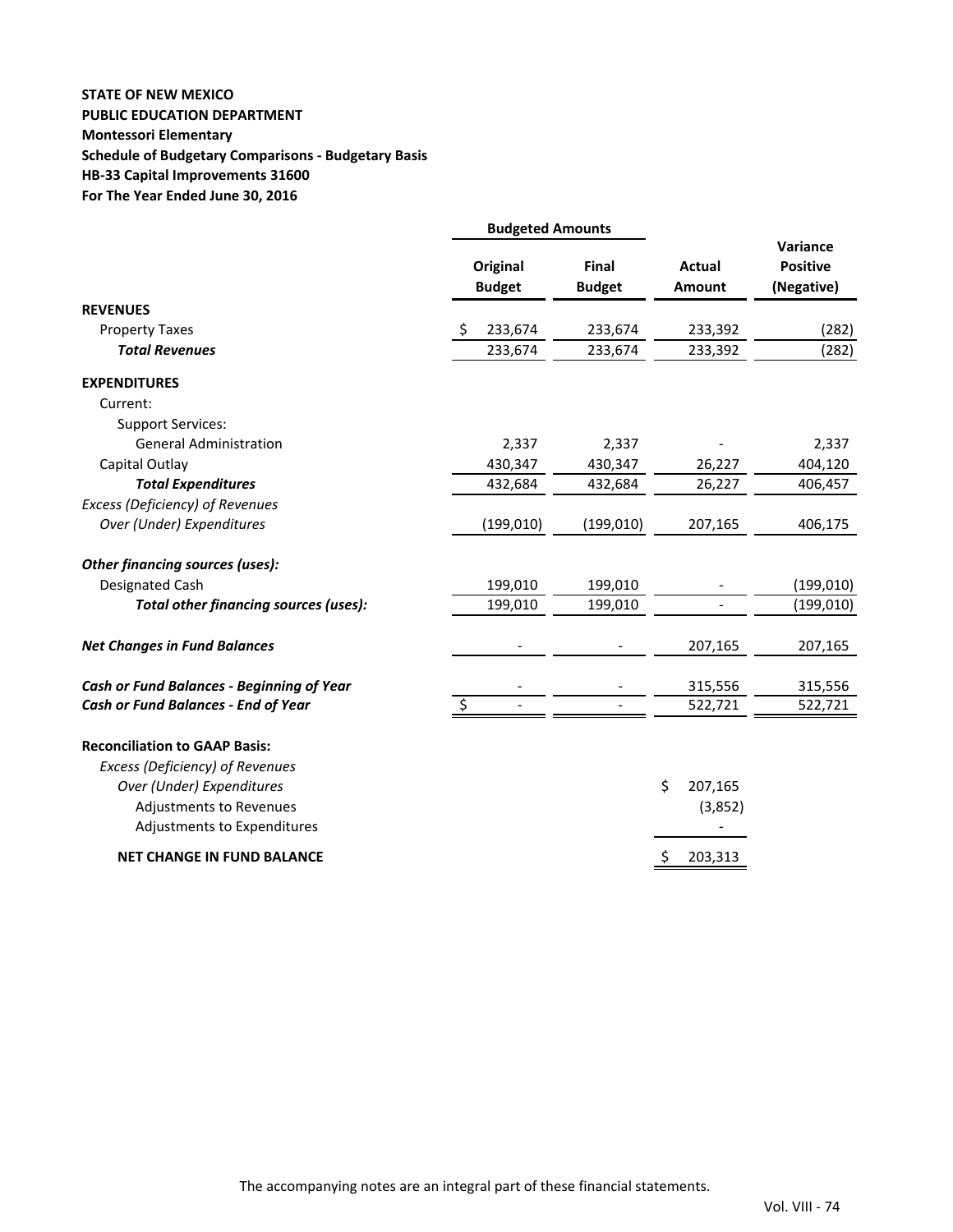## **STATE OF NEW MEXICO PUBLIC EDUCATION DEPARTMENT Montessori Elementary Schedule of Budgetary Comparisons ‐ Budgetary Basis SB‐9 Capital Improvements 31700 For The Year Ended June 30, 2016**

|                                                                                            | <b>Budgeted Amounts</b>          |                        |                         |                                           |
|--------------------------------------------------------------------------------------------|----------------------------------|------------------------|-------------------------|-------------------------------------------|
|                                                                                            | <b>Original</b><br><b>Budget</b> | Final<br><b>Budget</b> | <b>Actual</b><br>Amount | Variance<br><b>Positive</b><br>(Negative) |
| <b>REVENUES</b>                                                                            |                                  |                        |                         |                                           |
| <b>Property Taxes</b>                                                                      | 116,999<br>Ś.                    | 116,999                | 116,336                 | (663)                                     |
| <b>State Grant</b>                                                                         | 46,996                           | 46,996                 |                         | (46, 996)                                 |
| <b>Total Revenues</b>                                                                      | 163,995                          | 163,995                | 116,336                 | (47, 659)                                 |
| <b>EXPENDITURES</b>                                                                        |                                  |                        |                         |                                           |
| Capital Outlay                                                                             | 238,198                          | 238,198                | 23,411                  | 214,787                                   |
| <b>Total Expenditures</b>                                                                  | 238,198                          | 238,198                | 23,411                  | 214,787                                   |
| Excess (Deficiency) of Revenues                                                            |                                  |                        |                         |                                           |
| Over (Under) Expenditures                                                                  | (74, 203)                        | (74, 203)              | 92,925                  | 167,128                                   |
| <b>Other Financing Sources (Uses):</b>                                                     |                                  |                        |                         |                                           |
| Designated Cash                                                                            | 74,203                           | 74,203                 |                         | 74,203                                    |
| <b>Total Other Financing Sources (Uses):</b>                                               | 74,203                           | 74,203                 |                         | 74,203                                    |
| <b>Net Changes in Fund Balances</b>                                                        |                                  |                        | 92,925                  | 92,925                                    |
| <b>Cash or Fund Balances - Beginning of Year</b>                                           |                                  |                        | 74,698                  | 74,698                                    |
| Cash or Fund Balances - End of Year                                                        |                                  |                        | 167,623                 | 167,623                                   |
| <b>Reconciliation to GAAP Basis:</b><br>Excess (Deficiency) of Revenues                    |                                  |                        |                         |                                           |
| Over (Under) Expenditures<br><b>Adjustments to Revenues</b><br>Adjustments to Expenditures |                                  |                        | \$<br>92,925<br>(1,683) |                                           |
| <b>NET CHANGE IN FUND BALANCE</b>                                                          |                                  |                        | \$<br>91,242            |                                           |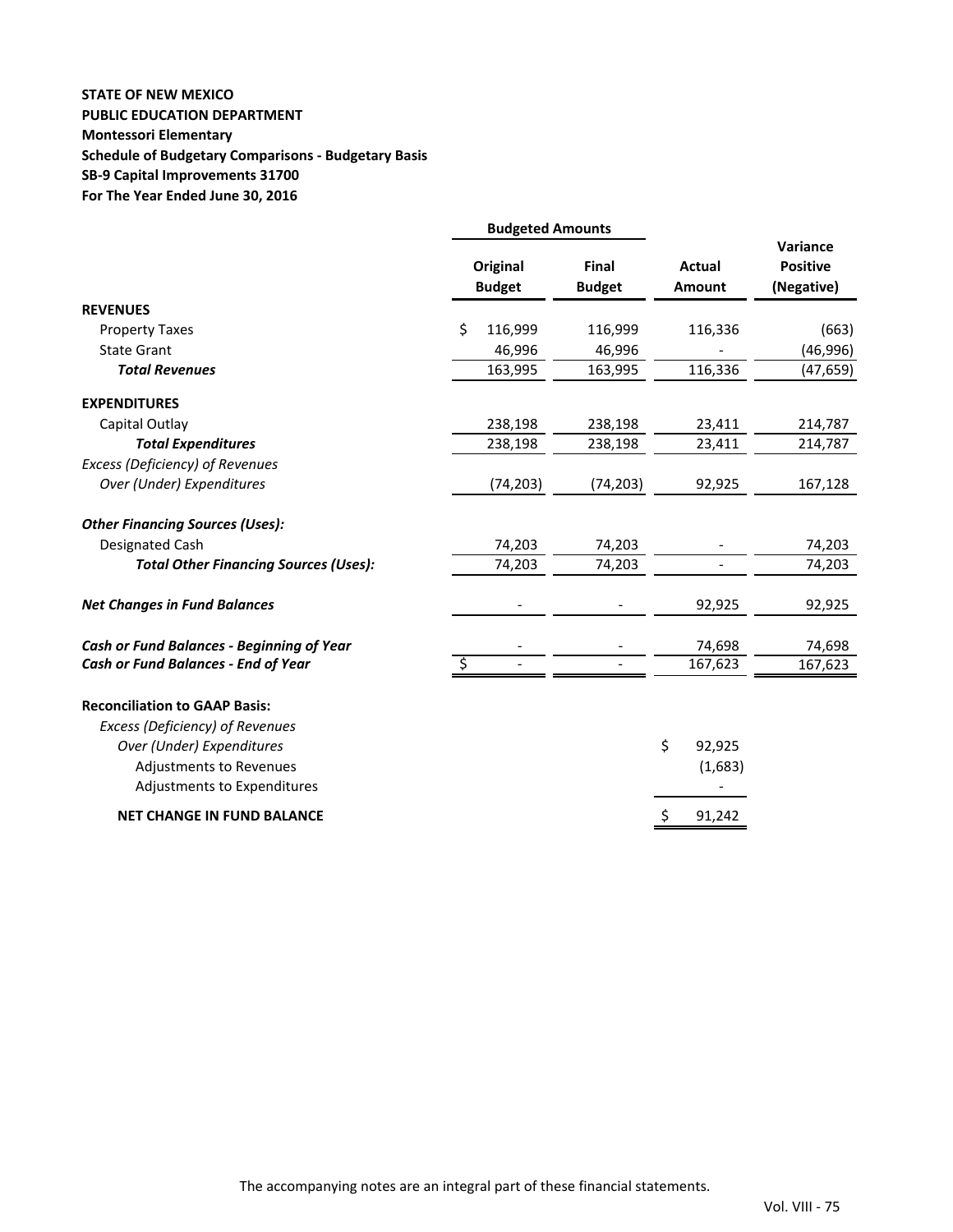## **STATE OF NEW MEXICO PUBLIC EDUCATION DEPARTMENT Montessori Elementary Schedule of Collateral Pledged by Depository for Public Funds June 30, 2016**

|                           |                      | <b>CUSIP/ Security</b> |                      | <b>Fair Value</b> |
|---------------------------|----------------------|------------------------|----------------------|-------------------|
| <b>Name of Depository</b> | <b>Security Type</b> | <b>Number</b>          | <b>Maturity Date</b> | June 30, 2016     |
| Wells Fargo               | <b>FNMA FNMS</b>     | 3138AM6M2              | 10/1/2026            | 243,897           |
| Wells Fargo               | <b>FNMA FNMS</b>     | 31417FYS1              | 3/1/2043             | 148,077           |
|                           |                      |                        |                      | 391,974           |

| Total Cash per Schedule of Cash Accounts: \$                | 816,699   |
|-------------------------------------------------------------|-----------|
| Less: FDIC coverage:                                        | (250,000) |
| <b>Uninsured Public Funds:</b>                              | 566,699   |
|                                                             |           |
| Collateral Requirement:                                     | 283,350   |
| Pledged Collateral Held by Pledging Financial Institution:  | 391,974   |
| <b>Balance Over Collateralized: \$</b>                      | 108,624   |
|                                                             |           |
| Balance Uninsured and Uncollateralized at June 30, 2016: \$ | 174,725   |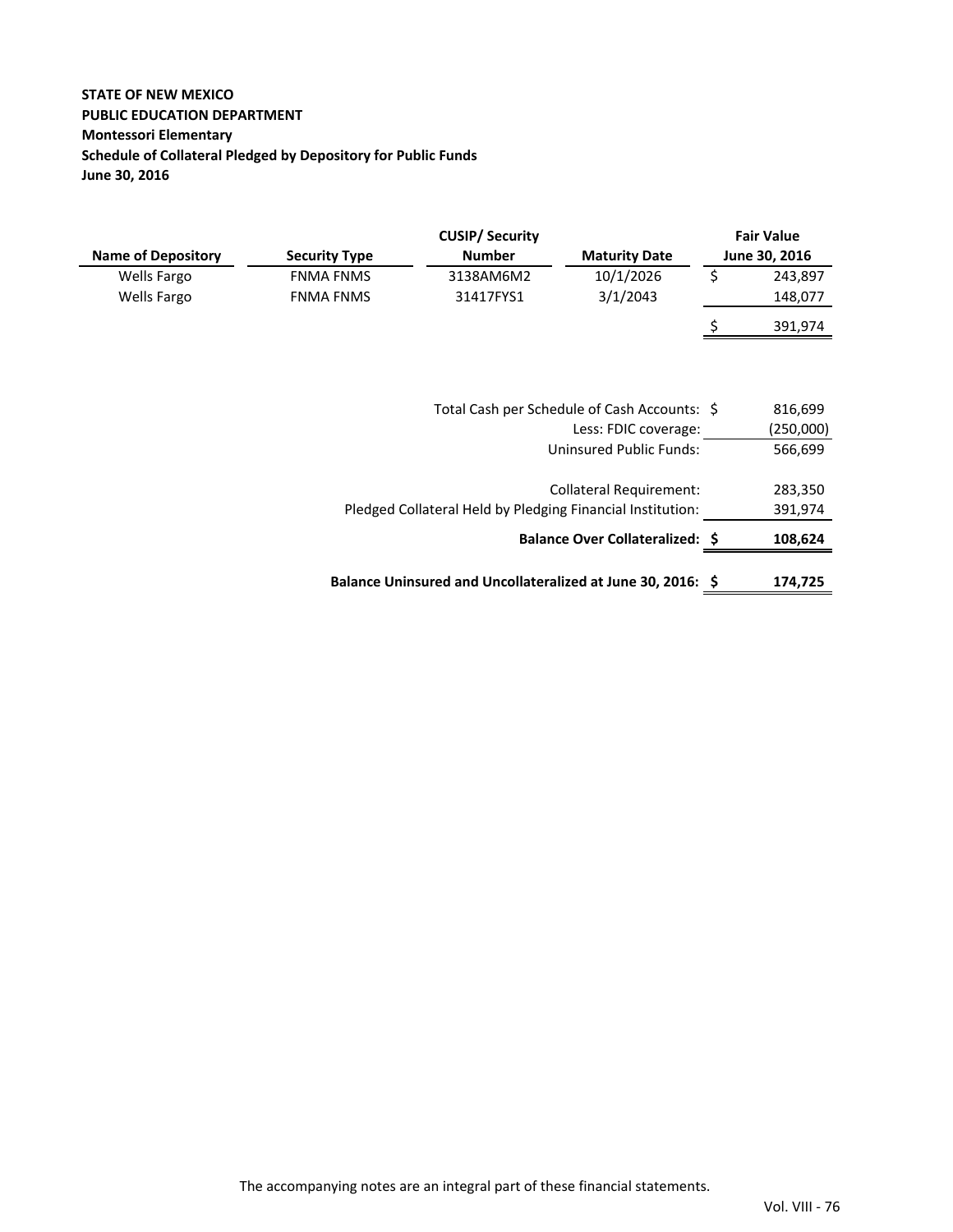### **STATE OF NEW MEXICO PUBLIC EDUCATION DEPARTMENT Montessori Elementary Schedule of Cash Accounts June 30, 2016**

| <b>Bank Account Type</b>         |    | <b>Wells Fargo</b> |  |
|----------------------------------|----|--------------------|--|
| Checking - Operational Account   | \$ | 816,699            |  |
| <b>Total on Deposit</b>          |    | 816,699            |  |
| Reconciling Items                |    | (161,419)          |  |
| Reconciled Balance June 30, 2016 |    | 655,280            |  |
| Less Agency Funds                |    | (30, 206)          |  |
| Total Cash                       | \$ | 625,074            |  |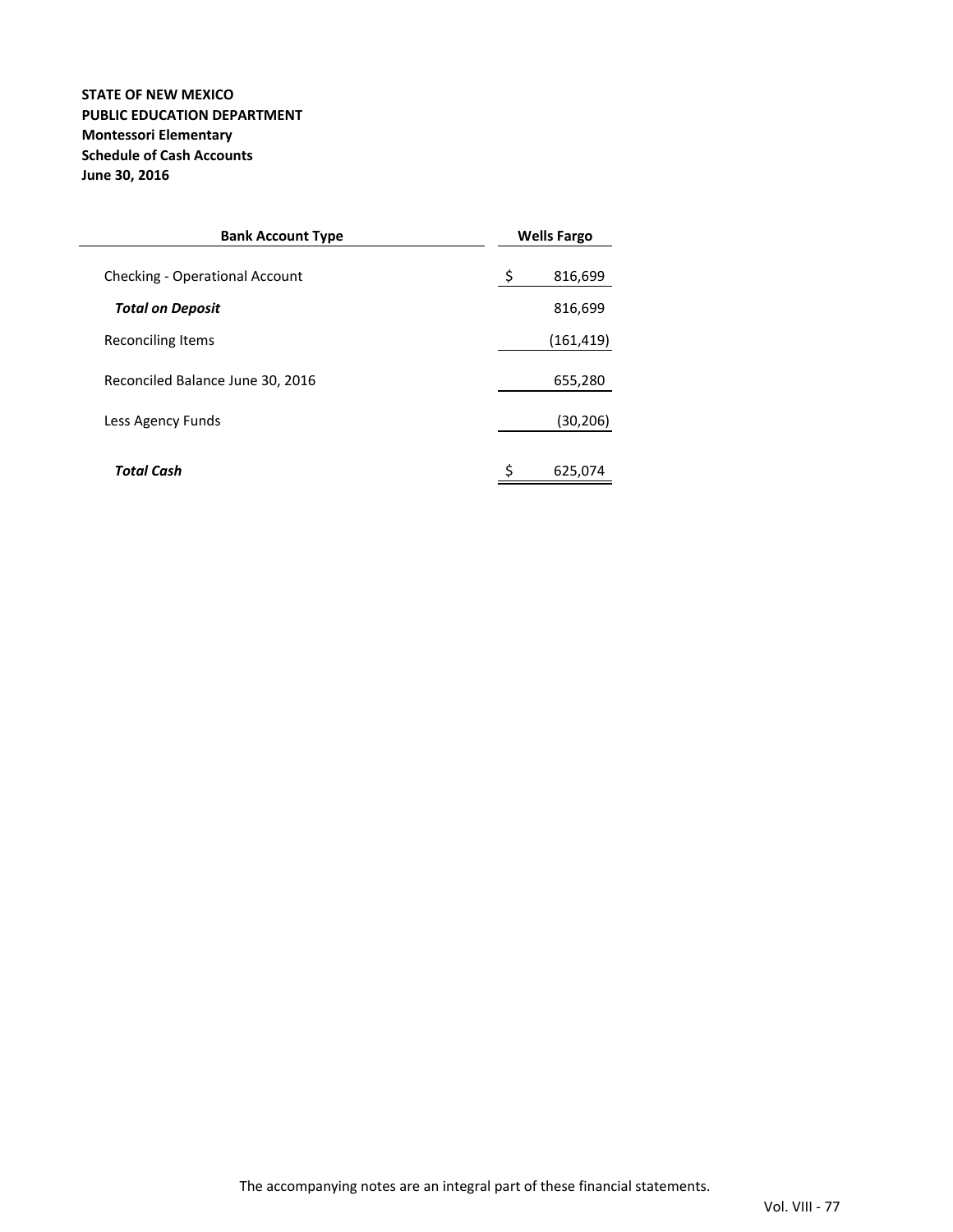### **STATE OF NEW MEXICO PUBLIC EDUCATION DEPARTMENT Montessori Elementary Cash Reconciliation June 30, 2016**

| \$<br>23,891<br>Cash, June 30, 2015<br>50,639<br>3,239<br>Add:<br>29,238<br>215,082<br>2015-16 revenues<br>2,590,404<br><b>Total Cash Available</b><br>79,877<br>2,614,295<br>218,321<br>Less:<br>2015-16 expenditures<br>(10, 829)<br>(199, 115)<br>(2,514,389)<br>Receivables/Payables<br>27,323<br><b>Outstanding Loans</b><br>(30, 194)<br>Cash June 30, 2016<br>97,035<br>69,048<br>19,206<br><b>Fund Balance Reconciliations to GAAP Basis:</b><br>Audit reclassifications to cash<br>(97, 035)<br>11,000<br><b>Cash Per Books</b><br>69,048<br>30,206<br>Fund Balance Reconciliation to GAAP Basis: |                              | <b>Operational</b><br>11000 | <b>Instructional</b><br><b>Materials</b><br>14000 | Non-Instruct.<br><b>Fund</b><br>23000 | <b>Federal Projects</b><br><b>Account</b><br>24000 |
|------------------------------------------------------------------------------------------------------------------------------------------------------------------------------------------------------------------------------------------------------------------------------------------------------------------------------------------------------------------------------------------------------------------------------------------------------------------------------------------------------------------------------------------------------------------------------------------------------------|------------------------------|-----------------------------|---------------------------------------------------|---------------------------------------|----------------------------------------------------|
|                                                                                                                                                                                                                                                                                                                                                                                                                                                                                                                                                                                                            |                              |                             |                                                   |                                       |                                                    |
|                                                                                                                                                                                                                                                                                                                                                                                                                                                                                                                                                                                                            |                              |                             |                                                   |                                       |                                                    |
|                                                                                                                                                                                                                                                                                                                                                                                                                                                                                                                                                                                                            |                              |                             |                                                   |                                       | 115,448                                            |
|                                                                                                                                                                                                                                                                                                                                                                                                                                                                                                                                                                                                            |                              |                             |                                                   |                                       | 115,448                                            |
|                                                                                                                                                                                                                                                                                                                                                                                                                                                                                                                                                                                                            |                              |                             |                                                   |                                       |                                                    |
|                                                                                                                                                                                                                                                                                                                                                                                                                                                                                                                                                                                                            |                              |                             |                                                   |                                       | (115, 448)                                         |
|                                                                                                                                                                                                                                                                                                                                                                                                                                                                                                                                                                                                            |                              |                             |                                                   |                                       |                                                    |
|                                                                                                                                                                                                                                                                                                                                                                                                                                                                                                                                                                                                            |                              |                             |                                                   |                                       |                                                    |
|                                                                                                                                                                                                                                                                                                                                                                                                                                                                                                                                                                                                            |                              |                             |                                                   |                                       |                                                    |
|                                                                                                                                                                                                                                                                                                                                                                                                                                                                                                                                                                                                            |                              |                             |                                                   |                                       |                                                    |
|                                                                                                                                                                                                                                                                                                                                                                                                                                                                                                                                                                                                            |                              |                             |                                                   |                                       |                                                    |
|                                                                                                                                                                                                                                                                                                                                                                                                                                                                                                                                                                                                            |                              |                             |                                                   |                                       |                                                    |
|                                                                                                                                                                                                                                                                                                                                                                                                                                                                                                                                                                                                            |                              |                             |                                                   |                                       |                                                    |
| 52,489                                                                                                                                                                                                                                                                                                                                                                                                                                                                                                                                                                                                     | Modified Accrual Adjustments |                             |                                                   | (30, 206)                             |                                                    |

Fund Balance (Deficit), Modified Accrual Basis  $\frac{1}{5}$  52,489 69,048